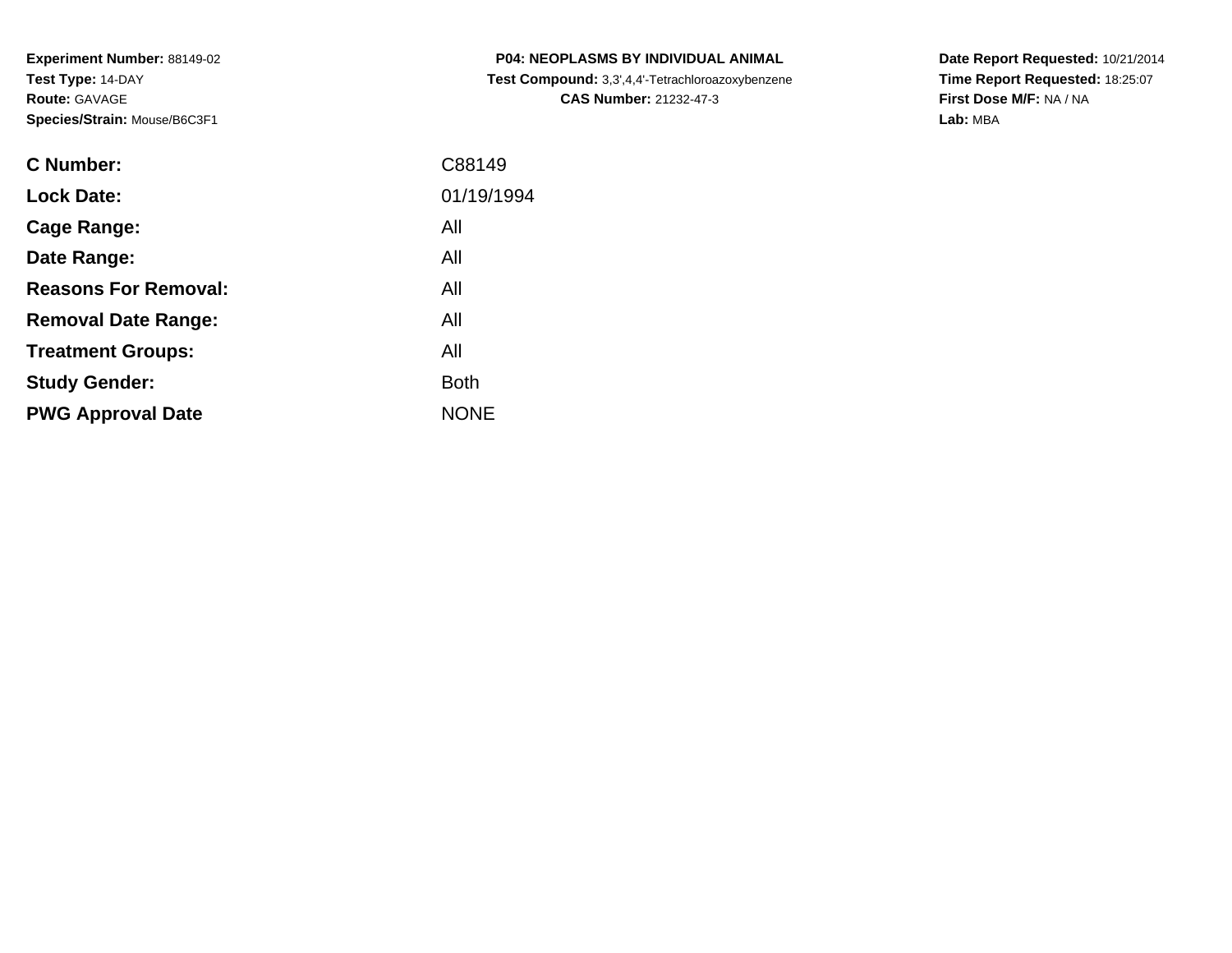**Experiment Number:** 88149-02**Test Type:** 14-DAY

**Route:** GAVAGE

**Species/Strain:** Mouse/B6C3F1

#### **P04: NEOPLASMS BY INDIVIDUAL ANIMAL**

**Test Compound:** 3,3',4,4'-Tetrachloroazoxybenzene

**CAS Number:** 21232-47-3

**Date Report Requested:** 10/21/2014**Time Report Requested:** 18:25:07**First Dose M/F:** NA / NA**Lab:** MBA

| <b>B6C3F1 Mouse Male</b><br>0 MG/KG                | DAY ON TEST      | 0<br>0<br>$\boldsymbol{l}$<br>$\overline{7}$        | 0<br>0<br>$\boldsymbol{l}$<br>7           | 0<br>0<br>1<br>$\overline{7}$   | 0<br>0<br>1<br>$\overline{\mathcal{I}}$ | 0<br>0<br>$\boldsymbol{l}$<br>7 |                       |
|----------------------------------------------------|------------------|-----------------------------------------------------|-------------------------------------------|---------------------------------|-----------------------------------------|---------------------------------|-----------------------|
|                                                    | <b>ANIMAL ID</b> | $\mathbf 0$<br>$\mathbf 0$<br>$\mathbf 0$<br>0<br>1 | 0<br>0<br>$\Omega$<br>0<br>$\overline{2}$ | 0<br>0<br>$\mathbf 0$<br>0<br>3 | 0<br>0<br>$\mathbf 0$<br>0<br>4         | 0<br>0<br>$\mathbf 0$<br>0<br>5 | <i><b>*TOTALS</b></i> |
| <b>Alimentary System</b>                           |                  |                                                     |                                           |                                 |                                         |                                 |                       |
| Gallbladder                                        |                  | $\ddot{}$                                           | $\ddot{}$                                 | $\ddot{}$                       | +                                       | $\ddot{}$                       | 5                     |
| Liver                                              |                  | $+$                                                 | $+$                                       | $+$                             | $+$                                     | $\pm$                           | 5                     |
| Stomach, Forestomach                               |                  | $+$                                                 | $+$                                       | $+$                             | $+$                                     | $\ddot{}$                       | 5                     |
| Stomach, Glandular<br><b>Cardiovascular System</b> |                  | $+$                                                 | $+$                                       | $+$                             | $\ddot{}$                               | $\ddot{}$                       | 5                     |
| <b>NONE</b><br><b>Endocrine System</b>             |                  |                                                     |                                           |                                 |                                         |                                 |                       |
| <b>NONE</b><br><b>General Body System</b>          |                  |                                                     |                                           |                                 |                                         |                                 |                       |
| <b>NONE</b><br><b>Genital System</b>               |                  |                                                     |                                           |                                 |                                         |                                 |                       |
| <b>NONE</b><br><b>Hematopoietic System</b>         |                  |                                                     |                                           |                                 |                                         |                                 |                       |
| Lymph Node, Mesenteric                             |                  | +                                                   | +                                         | $\ddot{}$                       | +                                       | $\ddot{}$                       | 5                     |
| Spleen                                             |                  | $\ddot{}$                                           | $+$                                       | $+$                             | $+$                                     | $\ddot{}$                       | $\sqrt{5}$            |
| Thymus<br><b>Integumentary System</b>              |                  | $\ddot{}$                                           | +                                         | +                               | $\ddot{}$                               | +                               | 5                     |
| <b>NONE</b>                                        |                  |                                                     |                                           |                                 |                                         |                                 |                       |

\* ..Total animals with tissue examined microscopically; Total animals with tumor **M** . Missing tissue M ..Missing tissue

+ ..Tissue examined microscopically

I ..Insufficient tissue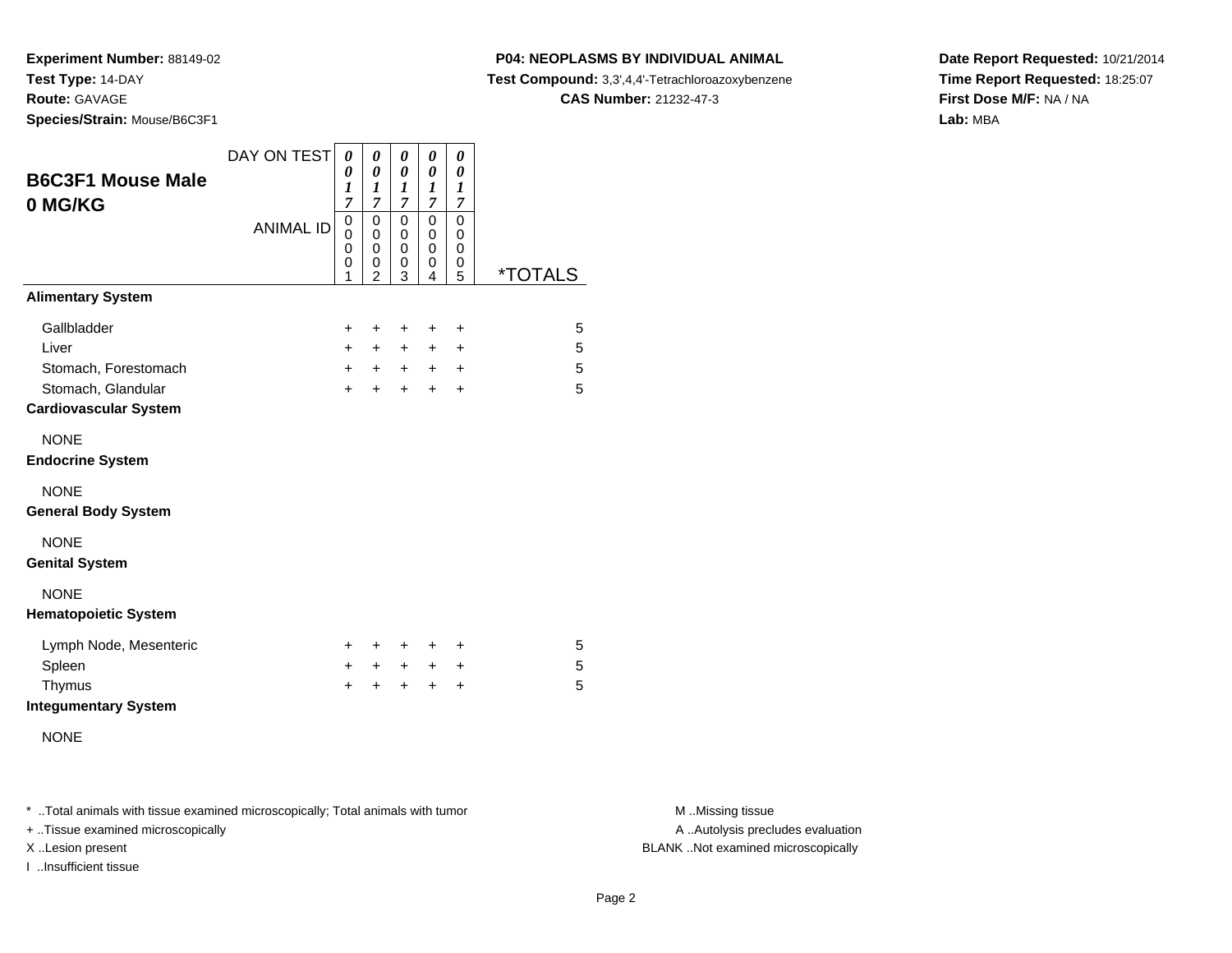#### **P04: NEOPLASMS BY INDIVIDUAL ANIMAL**

**Test Compound:** 3,3',4,4'-Tetrachloroazoxybenzene

**CAS Number:** 21232-47-3

**Date Report Requested:** 10/21/2014**Time Report Requested:** 18:25:07**First Dose M/F:** NA / NA**Lab:** MBA

| <b>B6C3F1 Mouse Male</b><br>0 MG/KG         | DAY ON TEST<br><b>ANIMAL ID</b> | 0<br>0<br>1<br>7<br>0<br>0<br>0<br>0<br>1 | 0<br>0<br>1<br>$\overline{7}$<br>0<br>0<br>0<br>0<br>$\overline{2}$ | 0<br>0<br>1<br>7<br>0<br>0<br>0<br>0<br>3 | 0<br>0<br>1<br>7<br>0<br>0<br>0<br>0<br>4 | 0<br>0<br>$\boldsymbol{l}$<br>$\overline{7}$<br>0<br>0<br>0<br>0<br>5 | <i><b>*TOTALS</b></i> |
|---------------------------------------------|---------------------------------|-------------------------------------------|---------------------------------------------------------------------|-------------------------------------------|-------------------------------------------|-----------------------------------------------------------------------|-----------------------|
| <b>Musculoskeletal System</b>               |                                 |                                           |                                                                     |                                           |                                           |                                                                       |                       |
| <b>NONE</b><br><b>Nervous System</b>        |                                 |                                           |                                                                     |                                           |                                           |                                                                       |                       |
| <b>NONE</b><br><b>Respiratory System</b>    |                                 |                                           |                                                                     |                                           |                                           |                                                                       |                       |
| <b>NONE</b><br><b>Special Senses System</b> |                                 |                                           |                                                                     |                                           |                                           |                                                                       |                       |
| <b>NONE</b><br><b>Urinary System</b>        |                                 |                                           |                                                                     |                                           |                                           |                                                                       |                       |
| Kidney<br><b>SYSTEMIC LESIONS</b>           |                                 | +                                         |                                                                     |                                           |                                           | ٠                                                                     | 5                     |
| Multiple Organ                              |                                 | +                                         |                                                                     |                                           |                                           | ٠                                                                     | 5                     |

\* ..Total animals with tissue examined microscopically; Total animals with tumor **M** . Missing tissue M ..Missing tissue

+ ..Tissue examined microscopically

I ..Insufficient tissue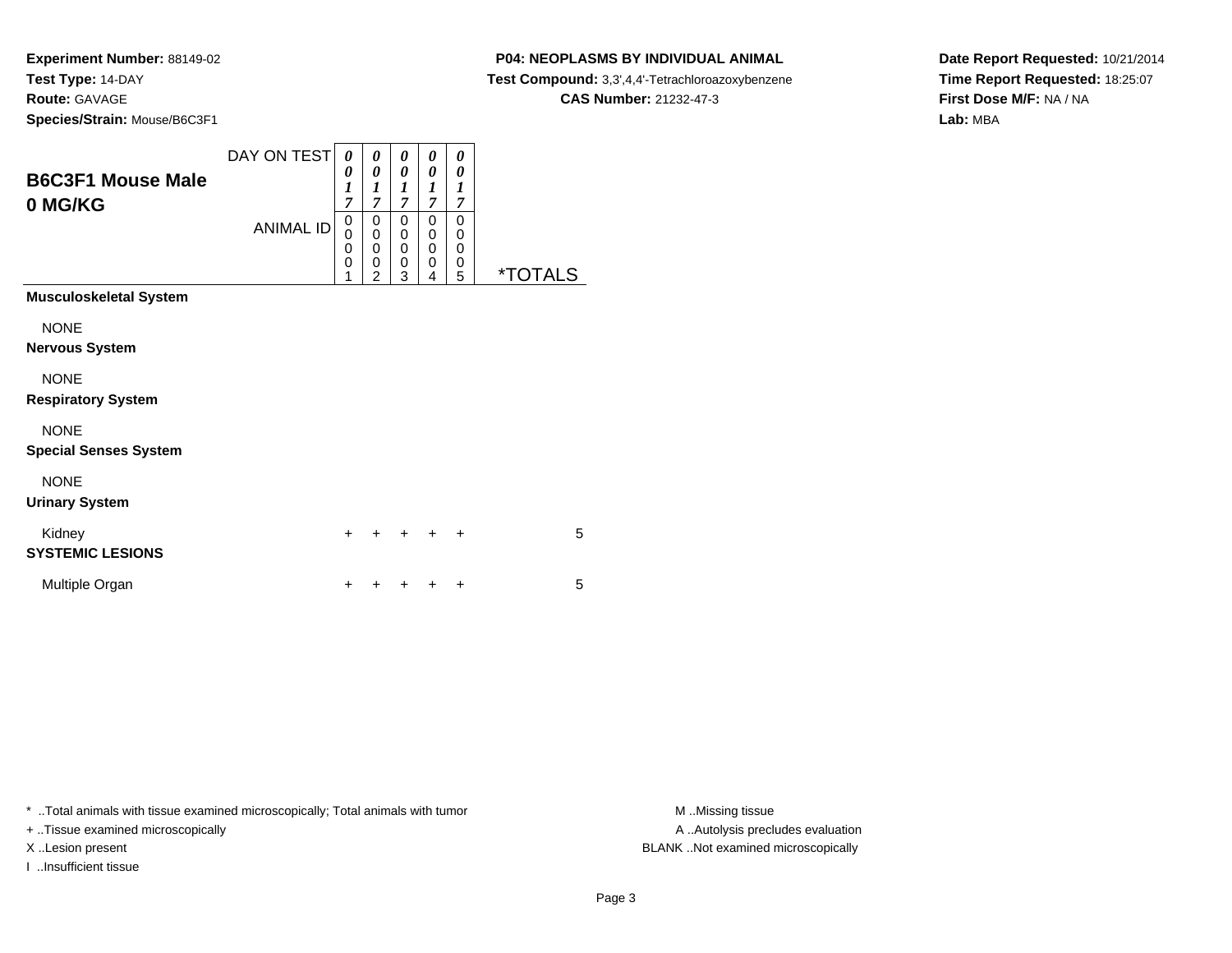**Experiment Number:** 88149-02**Test Type:** 14-DAY

**Route:** GAVAGE

**Species/Strain:** Mouse/B6C3F1

#### **P04: NEOPLASMS BY INDIVIDUAL ANIMAL**

**Test Compound:** 3,3',4,4'-Tetrachloroazoxybenzene

**CAS Number:** 21232-47-3

**Date Report Requested:** 10/21/2014**Time Report Requested:** 18:25:07**First Dose M/F:** NA / NA**Lab:** MBA

| <b>B6C3F1 Mouse Male</b><br>1 MG/KG                                                                                 | DAY ON TEST      | $\boldsymbol{\theta}$<br>0<br>$\boldsymbol{l}$<br>$\overline{7}$ | 0<br>0<br>1<br>$\boldsymbol{7}$                    | $\pmb{\theta}$<br>$\pmb{\theta}$<br>$\boldsymbol{l}$<br>$\boldsymbol{7}$ | $\pmb{\theta}$<br>$\pmb{\theta}$<br>$\boldsymbol{l}$<br>$\boldsymbol{7}$ | $\pmb{\theta}$<br>$\pmb{\theta}$<br>$\boldsymbol{l}$<br>$\overline{7}$ |                       |                                                       |
|---------------------------------------------------------------------------------------------------------------------|------------------|------------------------------------------------------------------|----------------------------------------------------|--------------------------------------------------------------------------|--------------------------------------------------------------------------|------------------------------------------------------------------------|-----------------------|-------------------------------------------------------|
|                                                                                                                     | <b>ANIMAL ID</b> | $\pmb{0}$<br>0<br>0<br>0<br>6                                    | $\pmb{0}$<br>$\pmb{0}$<br>0<br>0<br>$\overline{7}$ | $\pmb{0}$<br>0<br>$\mathbf 0$<br>0<br>8                                  | $\mathsf{O}\xspace$<br>$\mathbf 0$<br>0<br>$\pmb{0}$<br>$\boldsymbol{9}$ | $\mathbf 0$<br>0<br>0<br>$\mathbf{1}$<br>0                             | <i><b>*TOTALS</b></i> |                                                       |
| <b>Alimentary System</b>                                                                                            |                  |                                                                  |                                                    |                                                                          |                                                                          |                                                                        |                       |                                                       |
| Liver<br><b>Cardiovascular System</b>                                                                               |                  | +                                                                |                                                    |                                                                          | $\ddot{}$                                                                | $\ddot{}$                                                              | 5                     |                                                       |
| <b>NONE</b><br><b>Endocrine System</b>                                                                              |                  |                                                                  |                                                    |                                                                          |                                                                          |                                                                        |                       |                                                       |
| <b>NONE</b><br><b>General Body System</b>                                                                           |                  |                                                                  |                                                    |                                                                          |                                                                          |                                                                        |                       |                                                       |
| <b>NONE</b><br><b>Genital System</b>                                                                                |                  |                                                                  |                                                    |                                                                          |                                                                          |                                                                        |                       |                                                       |
| <b>NONE</b><br><b>Hematopoietic System</b>                                                                          |                  |                                                                  |                                                    |                                                                          |                                                                          |                                                                        |                       |                                                       |
| Spleen                                                                                                              |                  | +                                                                | $\pm$                                              | $^+$                                                                     | $\pm$                                                                    | +                                                                      | 5                     |                                                       |
| Thymus<br><b>Integumentary System</b>                                                                               |                  | $+$                                                              | M                                                  | $+$                                                                      | $+$                                                                      | $\ddot{}$                                                              | 4                     |                                                       |
| <b>NONE</b>                                                                                                         |                  |                                                                  |                                                    |                                                                          |                                                                          |                                                                        |                       |                                                       |
| <b>Musculoskeletal System</b>                                                                                       |                  |                                                                  |                                                    |                                                                          |                                                                          |                                                                        |                       |                                                       |
| <b>NONE</b><br><b>Nervous System</b>                                                                                |                  |                                                                  |                                                    |                                                                          |                                                                          |                                                                        |                       |                                                       |
| * Total animals with tissue examined microscopically; Total animals with tumor<br>+ Tissue examined microscopically |                  |                                                                  |                                                    |                                                                          |                                                                          |                                                                        |                       | M Missing tissue<br>A  Autolysis precludes evaluation |

I ..Insufficient tissue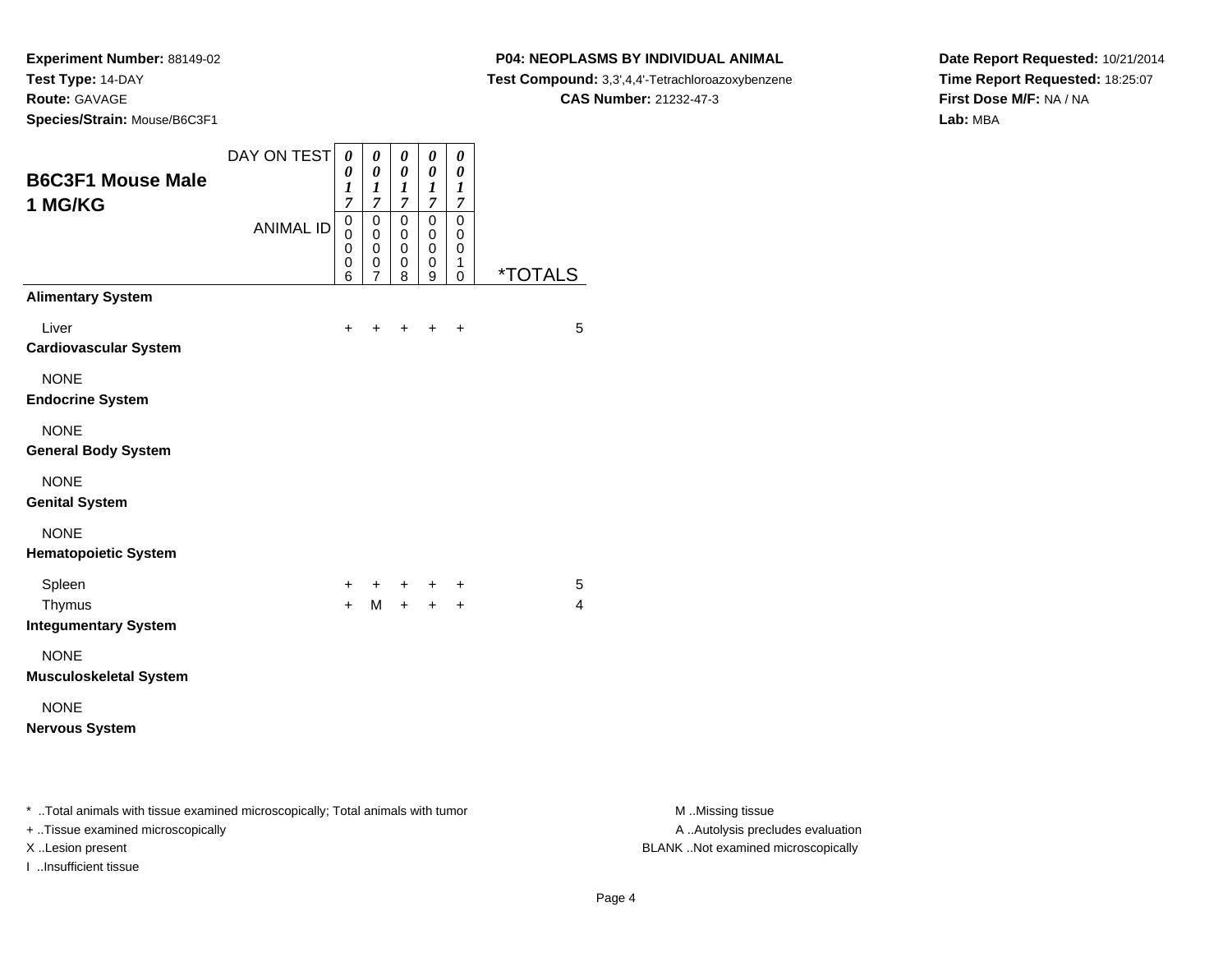#### **P04: NEOPLASMS BY INDIVIDUAL ANIMAL**

**Test Compound:** 3,3',4,4'-Tetrachloroazoxybenzene

**CAS Number:** 21232-47-3

 $\overline{\phantom{0}}$ 

**Date Report Requested:** 10/21/2014**Time Report Requested:** 18:25:07**First Dose M/F:** NA / NA**Lab:** MBA

| <b>B6C3F1 Mouse Male</b>                    | DAY ON TEST      | 0<br>0<br>1<br>7      | 0<br>0<br>1<br>7        | 0<br>0<br>1<br>7      | 0<br>0<br>7           | 0<br>0<br>7           |                           |
|---------------------------------------------|------------------|-----------------------|-------------------------|-----------------------|-----------------------|-----------------------|---------------------------|
| 1 MG/KG                                     | <b>ANIMAL ID</b> | 0<br>0<br>0<br>0<br>6 | 0<br>0<br>$\Omega$<br>0 | 0<br>0<br>0<br>0<br>8 | 0<br>0<br>0<br>0<br>9 | 0<br>0<br>0<br>1<br>0 | $*$ T $_{\rm C}$<br>TAI S |
| <b>NONE</b><br><b>Respiratory System</b>    |                  |                       |                         |                       |                       |                       |                           |
| <b>NONE</b><br><b>Special Senses System</b> |                  |                       |                         |                       |                       |                       |                           |

# NONE

**Urinary System**

# NONE

### **SYSTEMIC LESIONS**

| Multiple Organ |  |  |  | + + + + + |  |  |  |
|----------------|--|--|--|-----------|--|--|--|
|----------------|--|--|--|-----------|--|--|--|

\* ..Total animals with tissue examined microscopically; Total animals with tumor **M** . Missing tissue M ..Missing tissue

+ ..Tissue examined microscopically

I ..Insufficient tissue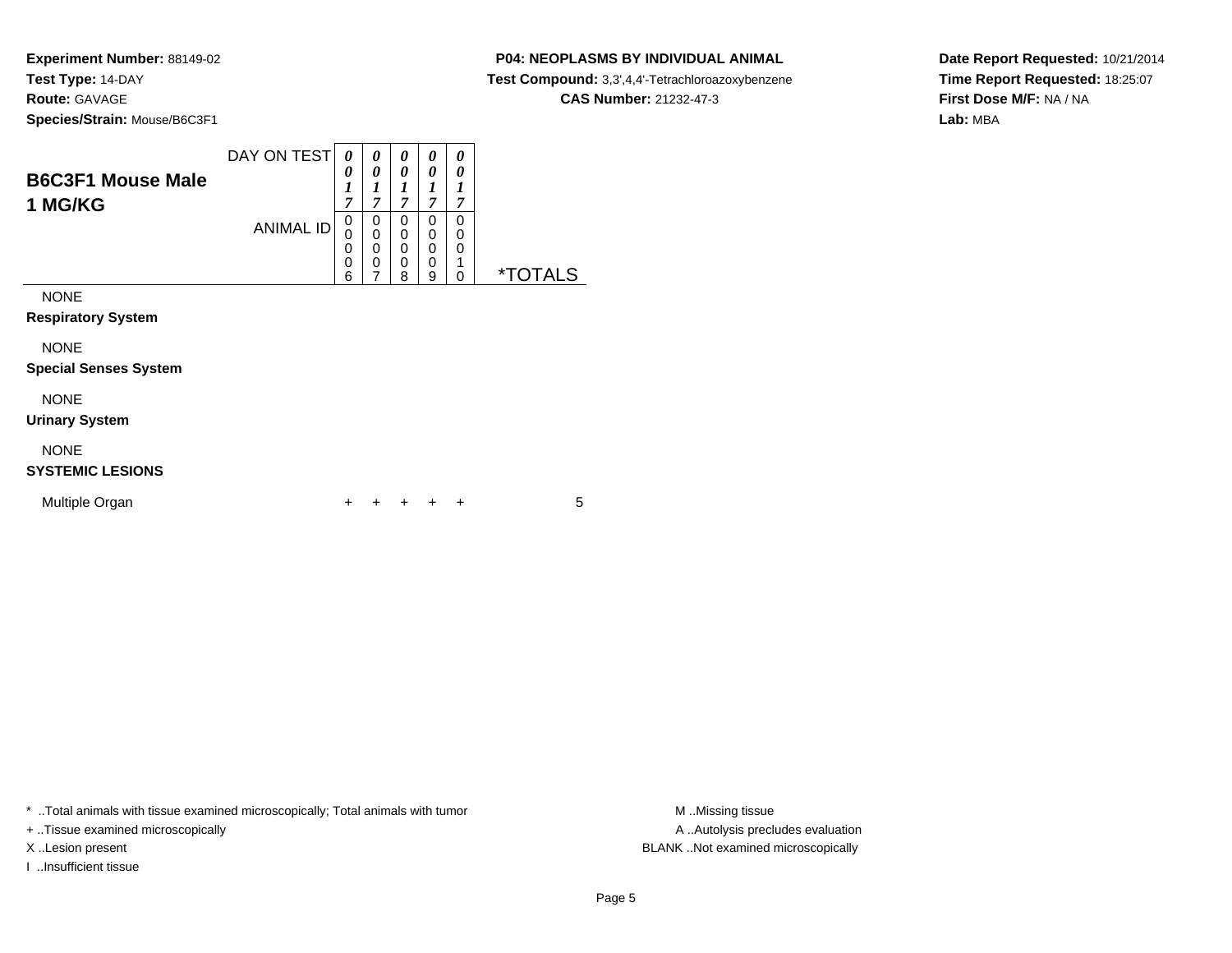**Species/Strain:** Mouse/B6C3F1

I ..Insufficient tissue

#### **P04: NEOPLASMS BY INDIVIDUAL ANIMAL**

**Test Compound:** 3,3',4,4'-Tetrachloroazoxybenzene

**CAS Number:** 21232-47-3

**Date Report Requested:** 10/21/2014**Time Report Requested:** 18:25:07**First Dose M/F:** NA / NA**Lab:** MBA

| <b>B6C3F1 Mouse Male</b><br><b>MG/KG</b><br>3.2                                                                     | DAY ON TEST<br><b>ANIMAL ID</b> | $\boldsymbol{\theta}$<br>0<br>$\boldsymbol{l}$<br>7<br>$\pmb{0}$<br>0<br>0<br>1<br>1 | $\pmb{\theta}$<br>0<br>$\boldsymbol{l}$<br>$\overline{7}$<br>$\pmb{0}$<br>$\mathbf 0$<br>0<br>1<br>$\overline{2}$ | $\pmb{\theta}$<br>$\pmb{\theta}$<br>$\boldsymbol{l}$<br>$\overline{7}$<br>$\mathbf 0$<br>0<br>0<br>$\mathbf{1}$<br>3 | $\pmb{\theta}$<br>0<br>$\boldsymbol{l}$<br>$\boldsymbol{7}$<br>$\overline{0}$<br>0<br>0<br>1<br>$\overline{4}$ | $\pmb{\theta}$<br>0<br>$\boldsymbol{l}$<br>$\boldsymbol{7}$<br>$\mathsf 0$<br>0<br>0<br>$\mathbf{1}$<br>5 | <i><b>*TOTALS</b></i> |                                                       |
|---------------------------------------------------------------------------------------------------------------------|---------------------------------|--------------------------------------------------------------------------------------|-------------------------------------------------------------------------------------------------------------------|----------------------------------------------------------------------------------------------------------------------|----------------------------------------------------------------------------------------------------------------|-----------------------------------------------------------------------------------------------------------|-----------------------|-------------------------------------------------------|
| <b>Alimentary System</b>                                                                                            |                                 |                                                                                      |                                                                                                                   |                                                                                                                      |                                                                                                                |                                                                                                           |                       |                                                       |
| Liver<br><b>Cardiovascular System</b>                                                                               |                                 | +                                                                                    |                                                                                                                   |                                                                                                                      | $+$                                                                                                            | $\ddot{}$                                                                                                 | 5                     |                                                       |
| <b>NONE</b><br><b>Endocrine System</b>                                                                              |                                 |                                                                                      |                                                                                                                   |                                                                                                                      |                                                                                                                |                                                                                                           |                       |                                                       |
| <b>NONE</b><br><b>General Body System</b>                                                                           |                                 |                                                                                      |                                                                                                                   |                                                                                                                      |                                                                                                                |                                                                                                           |                       |                                                       |
| <b>NONE</b><br><b>Genital System</b>                                                                                |                                 |                                                                                      |                                                                                                                   |                                                                                                                      |                                                                                                                |                                                                                                           |                       |                                                       |
| <b>NONE</b><br><b>Hematopoietic System</b>                                                                          |                                 |                                                                                      |                                                                                                                   |                                                                                                                      |                                                                                                                |                                                                                                           |                       |                                                       |
| Spleen<br>Thymus<br><b>Integumentary System</b>                                                                     |                                 | $+$                                                                                  | $\ddot{+}$                                                                                                        | $+$                                                                                                                  | $+$<br>$\ddot{+}$                                                                                              | $\ddot{}$<br>$+$                                                                                          | 5<br>5                |                                                       |
| <b>NONE</b><br><b>Musculoskeletal System</b>                                                                        |                                 |                                                                                      |                                                                                                                   |                                                                                                                      |                                                                                                                |                                                                                                           |                       |                                                       |
| <b>NONE</b><br><b>Nervous System</b>                                                                                |                                 |                                                                                      |                                                                                                                   |                                                                                                                      |                                                                                                                |                                                                                                           |                       |                                                       |
| * Total animals with tissue examined microscopically; Total animals with tumor<br>+ Tissue examined microscopically |                                 |                                                                                      |                                                                                                                   |                                                                                                                      |                                                                                                                |                                                                                                           |                       | M Missing tissue<br>A  Autolysis precludes evaluation |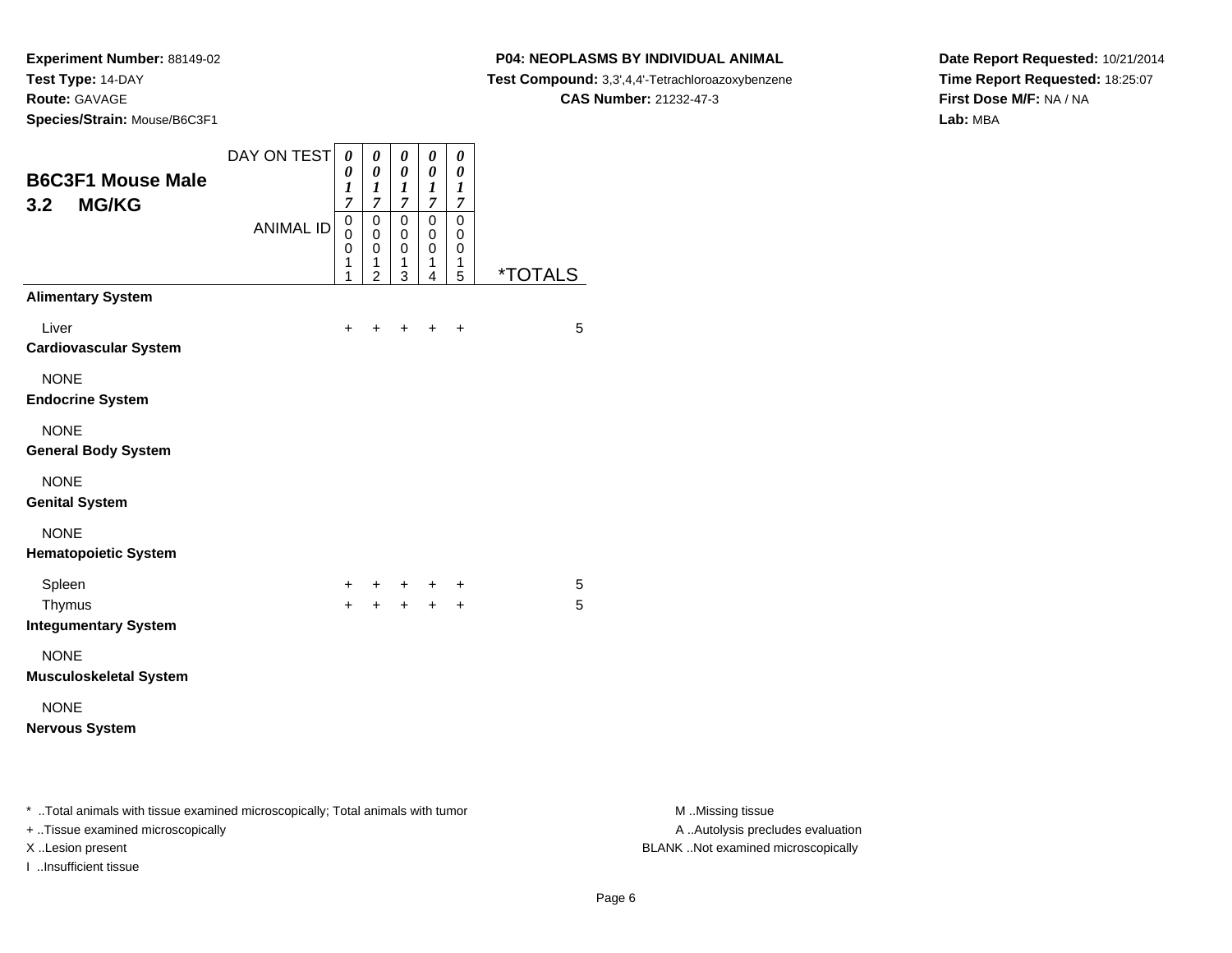#### **P04: NEOPLASMS BY INDIVIDUAL ANIMAL**

**Test Compound:** 3,3',4,4'-Tetrachloroazoxybenzene

**CAS Number:** 21232-47-3

**Date Report Requested:** 10/21/2014**Time Report Requested:** 18:25:07**First Dose M/F:** NA / NA**Lab:** MBA

| <b>B6C3F1 Mouse Male</b><br><b>MG/KG</b><br>3.2 | DAY ON TEST      | 0<br>0<br>1<br>7 | 0<br>0<br>T<br>ı<br>7                  | 0<br>0<br>1<br>7      | 0<br>0<br>1<br>7                          | 0<br>0<br>1<br>7      |                       |
|-------------------------------------------------|------------------|------------------|----------------------------------------|-----------------------|-------------------------------------------|-----------------------|-----------------------|
|                                                 | <b>ANIMAL ID</b> | 0<br>0<br>0<br>1 | 0<br>$\mathbf 0$<br>$\Omega$<br>4<br>2 | 0<br>0<br>0<br>1<br>3 | 0<br>$\mathbf 0$<br>$\mathbf 0$<br>1<br>4 | 0<br>0<br>0<br>4<br>5 | <i><b>*TOTALS</b></i> |
| <b>NONE</b><br><b>Respiratory System</b>        |                  |                  |                                        |                       |                                           |                       |                       |
| <b>NONE</b><br><b>Special Senses System</b>     |                  |                  |                                        |                       |                                           |                       |                       |

# NONE

**Urinary System**

# NONE

#### **SYSTEMIC LESIONS**

| Multiple Organ |  |  |  | + + + + + |  |  |  |
|----------------|--|--|--|-----------|--|--|--|
|----------------|--|--|--|-----------|--|--|--|

\* ..Total animals with tissue examined microscopically; Total animals with tumor **M** . Missing tissue M ..Missing tissue

+ ..Tissue examined microscopically

I ..Insufficient tissue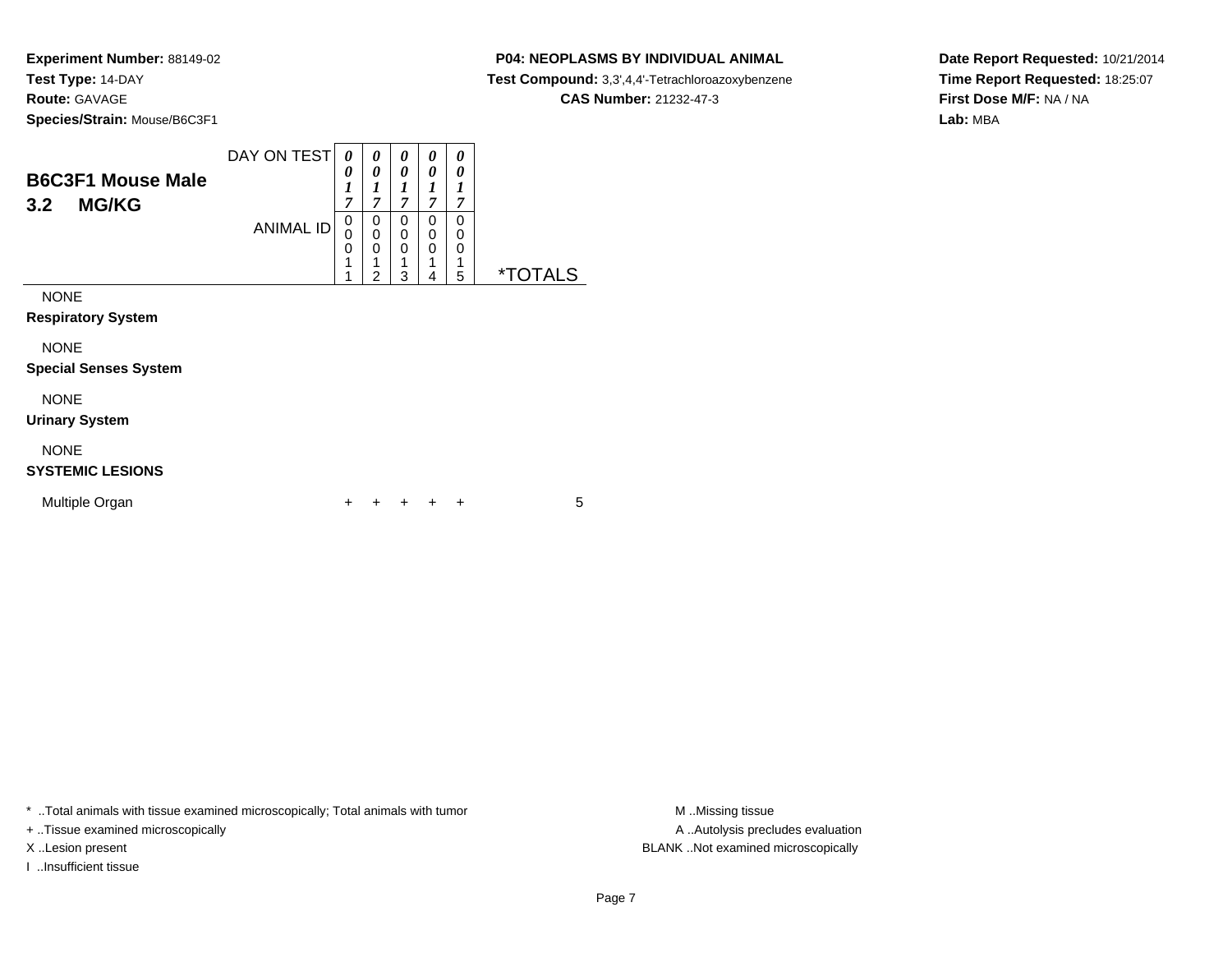**P04: NEOPLASMS BY INDIVIDUAL ANIMAL**

**Test Compound:** 3,3',4,4'-Tetrachloroazoxybenzene

**CAS Number:** 21232-47-3

**Date Report Requested:** 10/21/2014**Time Report Requested:** 18:25:07**First Dose M/F:** NA / NA**Lab:** MBA

| <b>B6C3F1 Mouse Male</b><br><b>10 MG/KG</b>                                                                         | DAY ON TEST      | $\boldsymbol{\theta}$<br>0<br>$\boldsymbol{l}$<br>$\overline{7}$ | $\boldsymbol{\theta}$<br>0<br>$\boldsymbol{l}$<br>$\boldsymbol{7}$ | $\pmb{\theta}$<br>0<br>$\boldsymbol{l}$<br>$\overline{7}$ | $\pmb{\theta}$<br>0<br>$\boldsymbol{l}$<br>$\boldsymbol{7}$ | $\pmb{\theta}$<br>0<br>$\boldsymbol{l}$<br>$\overline{7}$ |                       |                                                       |
|---------------------------------------------------------------------------------------------------------------------|------------------|------------------------------------------------------------------|--------------------------------------------------------------------|-----------------------------------------------------------|-------------------------------------------------------------|-----------------------------------------------------------|-----------------------|-------------------------------------------------------|
|                                                                                                                     | <b>ANIMAL ID</b> | $\pmb{0}$<br>0<br>0<br>1<br>6                                    | $\mathbf 0$<br>$\mathbf 0$<br>0<br>$\mathbf{1}$<br>$\overline{7}$  | $\pmb{0}$<br>$\mathbf 0$<br>0<br>$\mathbf{1}$<br>8        | $\overline{0}$<br>$\mathbf 0$<br>$\pmb{0}$<br>1<br>9        | $\pmb{0}$<br>0<br>0<br>$\overline{c}$<br>$\pmb{0}$        | <i><b>*TOTALS</b></i> |                                                       |
| <b>Alimentary System</b>                                                                                            |                  |                                                                  |                                                                    |                                                           |                                                             |                                                           |                       |                                                       |
| Liver<br><b>Cardiovascular System</b>                                                                               |                  | $\ddot{}$                                                        | $\ddot{}$                                                          | $+$                                                       | $+$                                                         | $+$                                                       | 5                     |                                                       |
| <b>NONE</b><br><b>Endocrine System</b>                                                                              |                  |                                                                  |                                                                    |                                                           |                                                             |                                                           |                       |                                                       |
| <b>NONE</b><br><b>General Body System</b>                                                                           |                  |                                                                  |                                                                    |                                                           |                                                             |                                                           |                       |                                                       |
| <b>NONE</b><br><b>Genital System</b>                                                                                |                  |                                                                  |                                                                    |                                                           |                                                             |                                                           |                       |                                                       |
| <b>NONE</b><br><b>Hematopoietic System</b>                                                                          |                  |                                                                  |                                                                    |                                                           |                                                             |                                                           |                       |                                                       |
| Spleen<br>Thymus<br><b>Integumentary System</b>                                                                     |                  | $\pm$<br>$\ddot{+}$                                              |                                                                    | $+ + +$                                                   | $+$ $+$                                                     | $_{+}$<br>$\ddot{}$                                       | 5<br>5                |                                                       |
| <b>NONE</b><br><b>Musculoskeletal System</b>                                                                        |                  |                                                                  |                                                                    |                                                           |                                                             |                                                           |                       |                                                       |
| <b>NONE</b><br><b>Nervous System</b>                                                                                |                  |                                                                  |                                                                    |                                                           |                                                             |                                                           |                       |                                                       |
| * Total animals with tissue examined microscopically; Total animals with tumor<br>+ Tissue examined microscopically |                  |                                                                  |                                                                    |                                                           |                                                             |                                                           |                       | M Missing tissue<br>A  Autolysis precludes evaluation |

I ..Insufficient tissue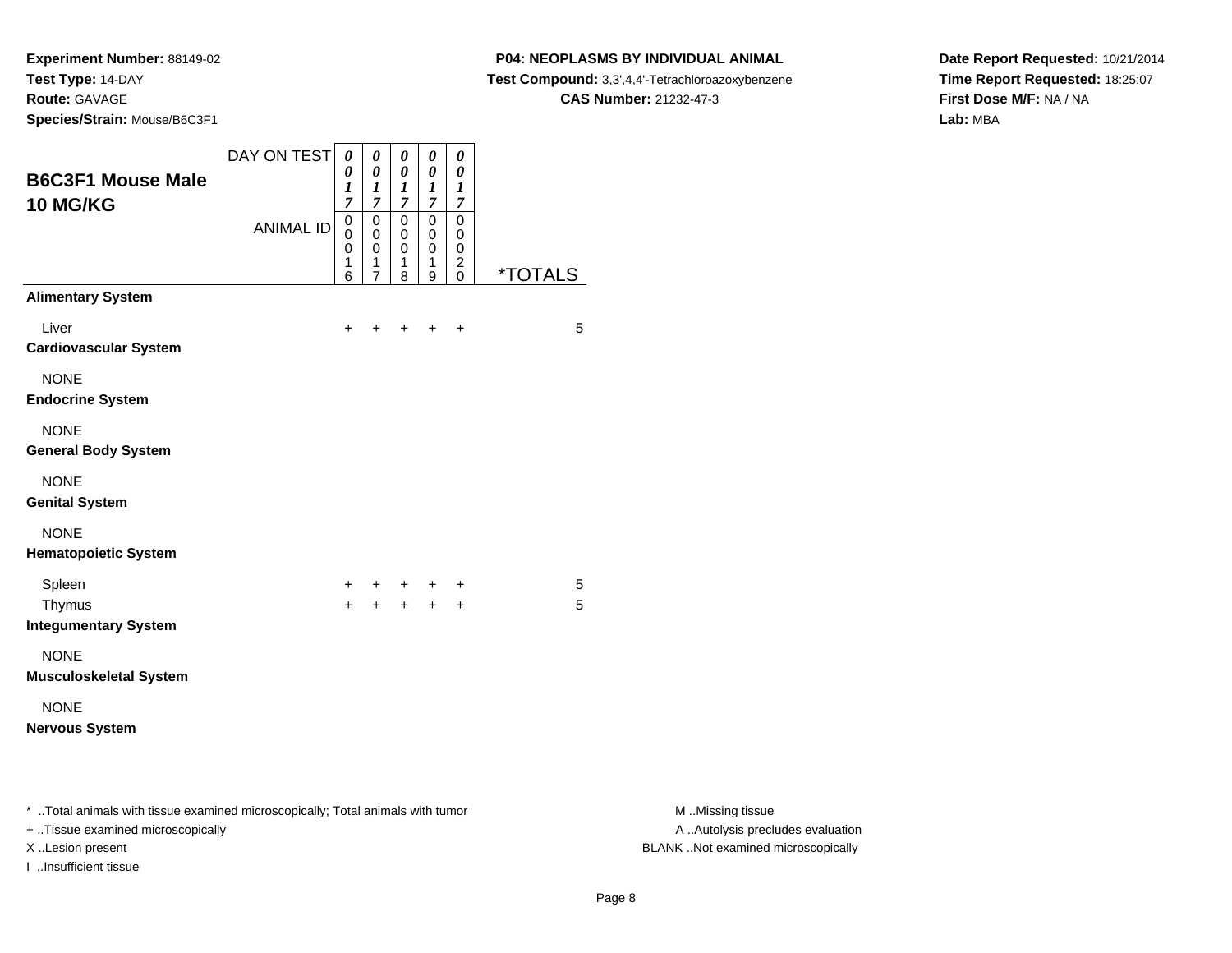#### **P04: NEOPLASMS BY INDIVIDUAL ANIMAL**

**Test Compound:** 3,3',4,4'-Tetrachloroazoxybenzene

**CAS Number:** 21232-47-3

**Date Report Requested:** 10/21/2014**Time Report Requested:** 18:25:07**First Dose M/F:** NA / NA**Lab:** MBA

| <b>B6C3F1 Mouse Male</b><br><b>10 MG/KG</b> | DAY ON TEST      | 0<br>0<br>1<br>7      | 0<br>0<br>1<br>7                | 0<br>0<br>1<br>7 | 0<br>0<br>7      | 0<br>0<br>7                         |                       |
|---------------------------------------------|------------------|-----------------------|---------------------------------|------------------|------------------|-------------------------------------|-----------------------|
|                                             | <b>ANIMAL ID</b> | 0<br>0<br>0<br>1<br>6 | 0<br>$\mathbf 0$<br>0<br>1<br>7 | 0<br>0<br>0<br>8 | 0<br>0<br>0<br>9 | $\Omega$<br>0<br>0<br>2<br>$\Omega$ | <i><b>*TOTALS</b></i> |
| <b>NONE</b><br><b>Respiratory System</b>    |                  |                       |                                 |                  |                  |                                     |                       |
| <b>NONE</b><br><b>Special Senses System</b> |                  |                       |                                 |                  |                  |                                     |                       |
| <b>NONE</b><br><b>Urinary System</b>        |                  |                       |                                 |                  |                  |                                     |                       |
| <b>NONE</b>                                 |                  |                       |                                 |                  |                  |                                     |                       |

#### **SYSTEMIC LESIONS**

| Multiple Organ<br>+ + + + + |  |
|-----------------------------|--|
|-----------------------------|--|

\* ..Total animals with tissue examined microscopically; Total animals with tumor **M** . Missing tissue M ..Missing tissue

+ ..Tissue examined microscopically

I ..Insufficient tissue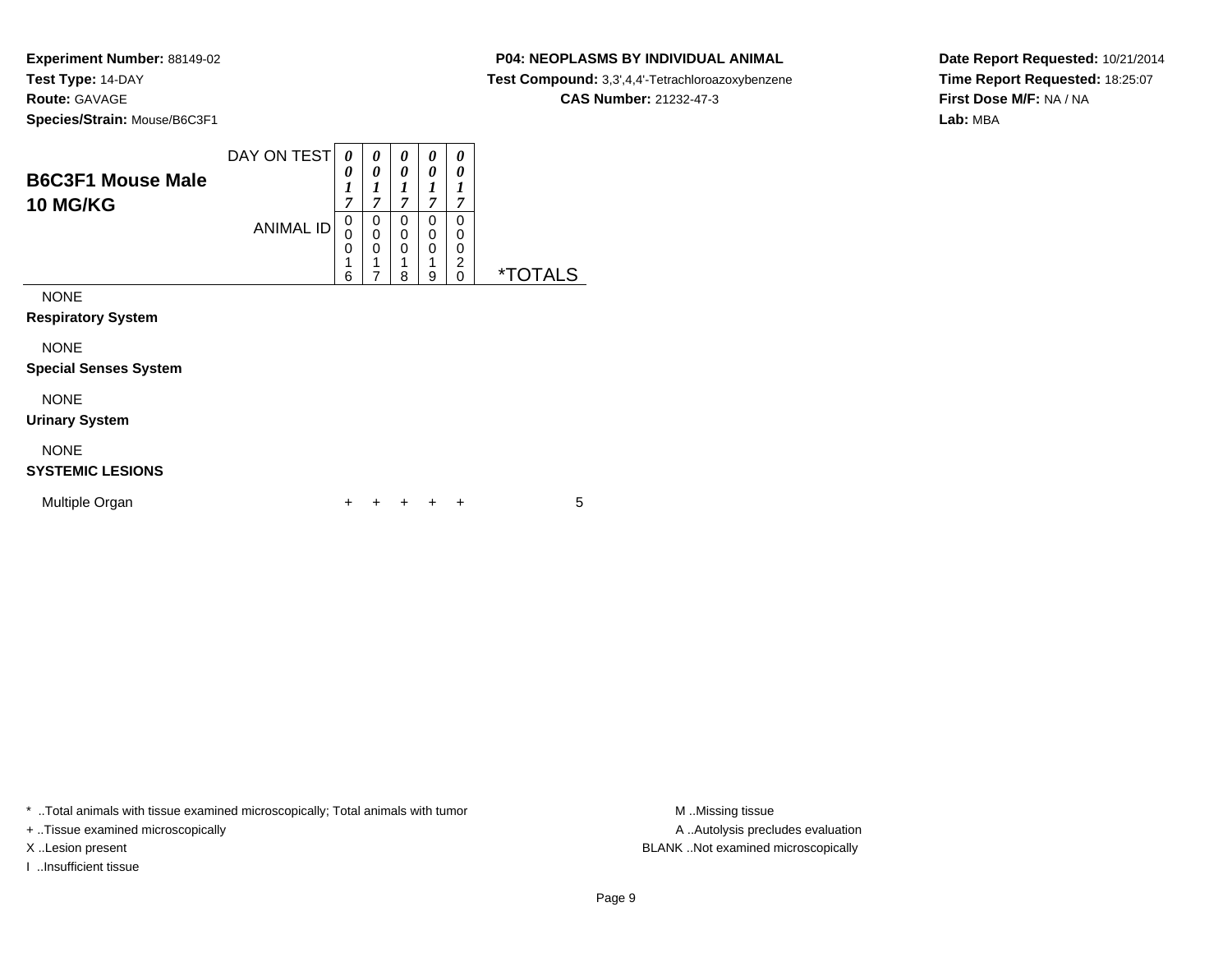#### **P04: NEOPLASMS BY INDIVIDUAL ANIMAL**

**Test Compound:** 3,3',4,4'-Tetrachloroazoxybenzene

**CAS Number:** 21232-47-3

**Date Report Requested:** 10/21/2014**Time Report Requested:** 18:25:07**First Dose M/F:** NA / NA**Lab:** MBA

| <b>B6C3F1 Mouse Male</b>                                                                                            | DAY ON TEST      | $\boldsymbol{\theta}$<br>0<br>1                                       | $\pmb{\theta}$<br>$\pmb{\theta}$<br>1                                    | $\pmb{\theta}$<br>$\pmb{\theta}$<br>$\boldsymbol{l}$               | $\pmb{\theta}$<br>$\pmb{\theta}$<br>$\boldsymbol{l}$                       | 0<br>0<br>$\boldsymbol{l}$                                     |                       |                                                       |
|---------------------------------------------------------------------------------------------------------------------|------------------|-----------------------------------------------------------------------|--------------------------------------------------------------------------|--------------------------------------------------------------------|----------------------------------------------------------------------------|----------------------------------------------------------------|-----------------------|-------------------------------------------------------|
| 32 MG/KG                                                                                                            | <b>ANIMAL ID</b> | $\overline{7}$<br>$\pmb{0}$<br>0<br>0<br>$\overline{\mathbf{c}}$<br>1 | $\boldsymbol{7}$<br>$\pmb{0}$<br>$\pmb{0}$<br>$\pmb{0}$<br>$\frac{2}{2}$ | $\overline{7}$<br>$\mathbf 0$<br>0<br>$\mathbf 0$<br>$\frac{2}{3}$ | $\boldsymbol{7}$<br>$\pmb{0}$<br>$\mathbf 0$<br>$\pmb{0}$<br>$\frac{2}{4}$ | $\overline{7}$<br>$\pmb{0}$<br>0<br>$\pmb{0}$<br>$\frac{2}{5}$ | <i><b>*TOTALS</b></i> |                                                       |
| <b>Alimentary System</b>                                                                                            |                  |                                                                       |                                                                          |                                                                    |                                                                            |                                                                |                       |                                                       |
| Liver<br><b>Cardiovascular System</b>                                                                               |                  | $+$                                                                   | $+$                                                                      |                                                                    | $+$ $+$                                                                    | $\ddot{}$                                                      | 5                     |                                                       |
| <b>NONE</b><br><b>Endocrine System</b>                                                                              |                  |                                                                       |                                                                          |                                                                    |                                                                            |                                                                |                       |                                                       |
| <b>NONE</b><br><b>General Body System</b>                                                                           |                  |                                                                       |                                                                          |                                                                    |                                                                            |                                                                |                       |                                                       |
| <b>NONE</b><br><b>Genital System</b>                                                                                |                  |                                                                       |                                                                          |                                                                    |                                                                            |                                                                |                       |                                                       |
| <b>NONE</b><br><b>Hematopoietic System</b>                                                                          |                  |                                                                       |                                                                          |                                                                    |                                                                            |                                                                |                       |                                                       |
| Spleen<br>Thymus<br><b>Integumentary System</b>                                                                     |                  | $\pm$<br>$+$                                                          |                                                                          |                                                                    | $+ + +$                                                                    | $\ddot{}$<br>$\ddot{+}$                                        | 5<br>5                |                                                       |
| <b>NONE</b><br><b>Musculoskeletal System</b>                                                                        |                  |                                                                       |                                                                          |                                                                    |                                                                            |                                                                |                       |                                                       |
| <b>NONE</b><br><b>Nervous System</b>                                                                                |                  |                                                                       |                                                                          |                                                                    |                                                                            |                                                                |                       |                                                       |
| * Total animals with tissue examined microscopically; Total animals with tumor<br>+ Tissue examined microscopically |                  |                                                                       |                                                                          |                                                                    |                                                                            |                                                                |                       | M Missing tissue<br>A  Autolysis precludes evaluation |

I ..Insufficient tissue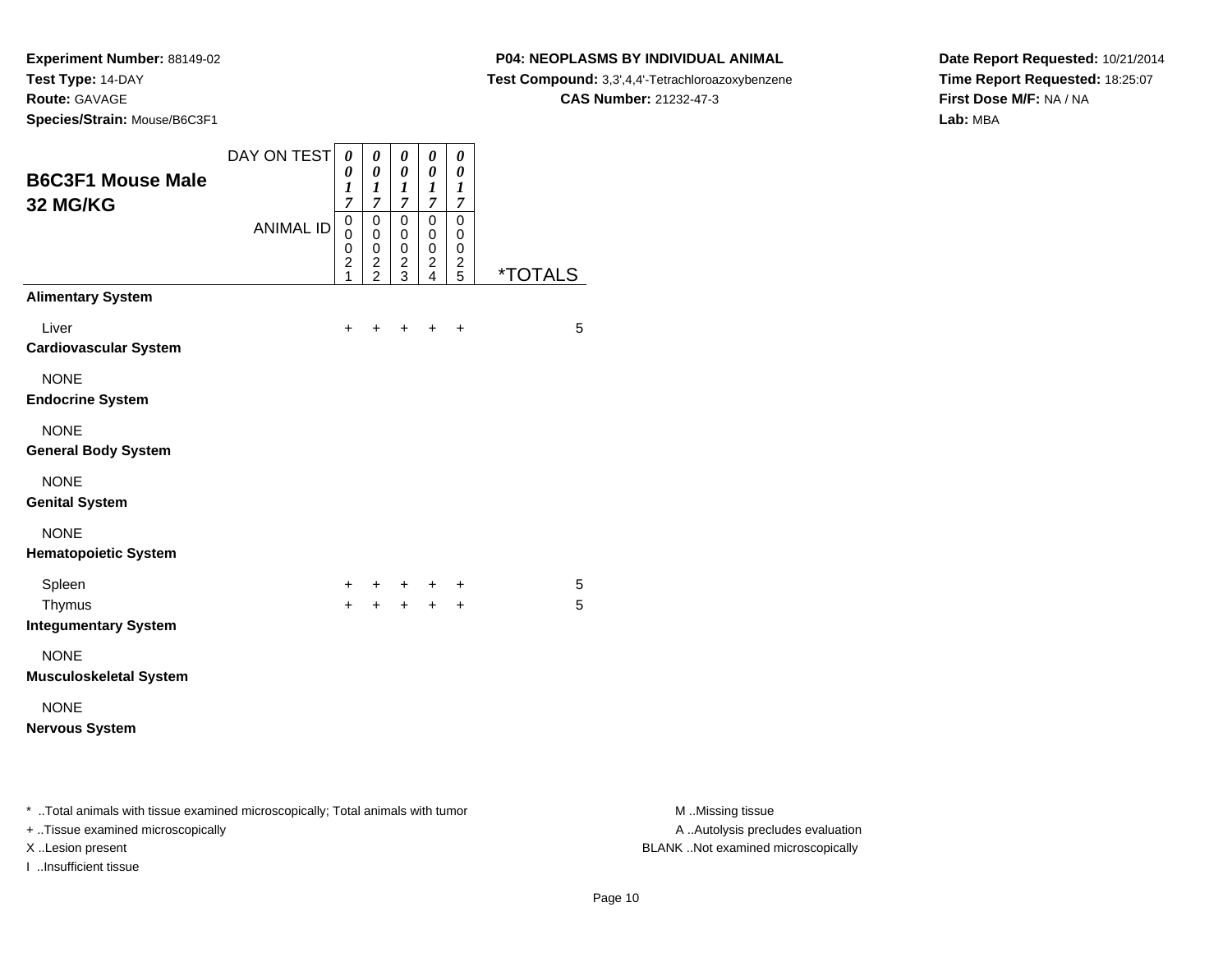#### **P04: NEOPLASMS BY INDIVIDUAL ANIMAL**

**Test Compound:** 3,3',4,4'-Tetrachloroazoxybenzene

**CAS Number:** 21232-47-3

**Date Report Requested:** 10/21/2014**Time Report Requested:** 18:25:07**First Dose M/F:** NA / NA**Lab:** MBA

| <b>B6C3F1 Mouse Male</b><br><b>32 MG/KG</b> | DAY ON TEST      | 0<br>0<br>1<br>7              | 0<br>0<br>1<br>7                                | 0<br>0<br>1<br>7                            | 0<br>0<br>1<br>7                   | 0<br>0<br>7           |                       |
|---------------------------------------------|------------------|-------------------------------|-------------------------------------------------|---------------------------------------------|------------------------------------|-----------------------|-----------------------|
|                                             | <b>ANIMAL ID</b> | 0<br>0<br>0<br>$\overline{2}$ | 0<br>0<br>0<br>$\overline{c}$<br>$\overline{2}$ | 0<br>0<br>0<br>$\overline{\mathbf{c}}$<br>3 | 0<br>0<br>0<br>$\overline{2}$<br>4 | 0<br>0<br>0<br>2<br>5 | <i><b>*TOTALS</b></i> |
| <b>NONE</b><br><b>Respiratory System</b>    |                  |                               |                                                 |                                             |                                    |                       |                       |
| <b>NONE</b><br><b>Special Senses System</b> |                  |                               |                                                 |                                             |                                    |                       |                       |
| <b>NONE</b><br><b>Urinary System</b>        |                  |                               |                                                 |                                             |                                    |                       |                       |
| <b>NONE</b>                                 |                  |                               |                                                 |                                             |                                    |                       |                       |

# **SYSTEMIC LESIONS**

| Multiple Organ |  |  |  | + + + + + |  |  |  |
|----------------|--|--|--|-----------|--|--|--|
|----------------|--|--|--|-----------|--|--|--|

\* ..Total animals with tissue examined microscopically; Total animals with tumor **M** . Missing tissue M ..Missing tissue

+ ..Tissue examined microscopically

I ..Insufficient tissue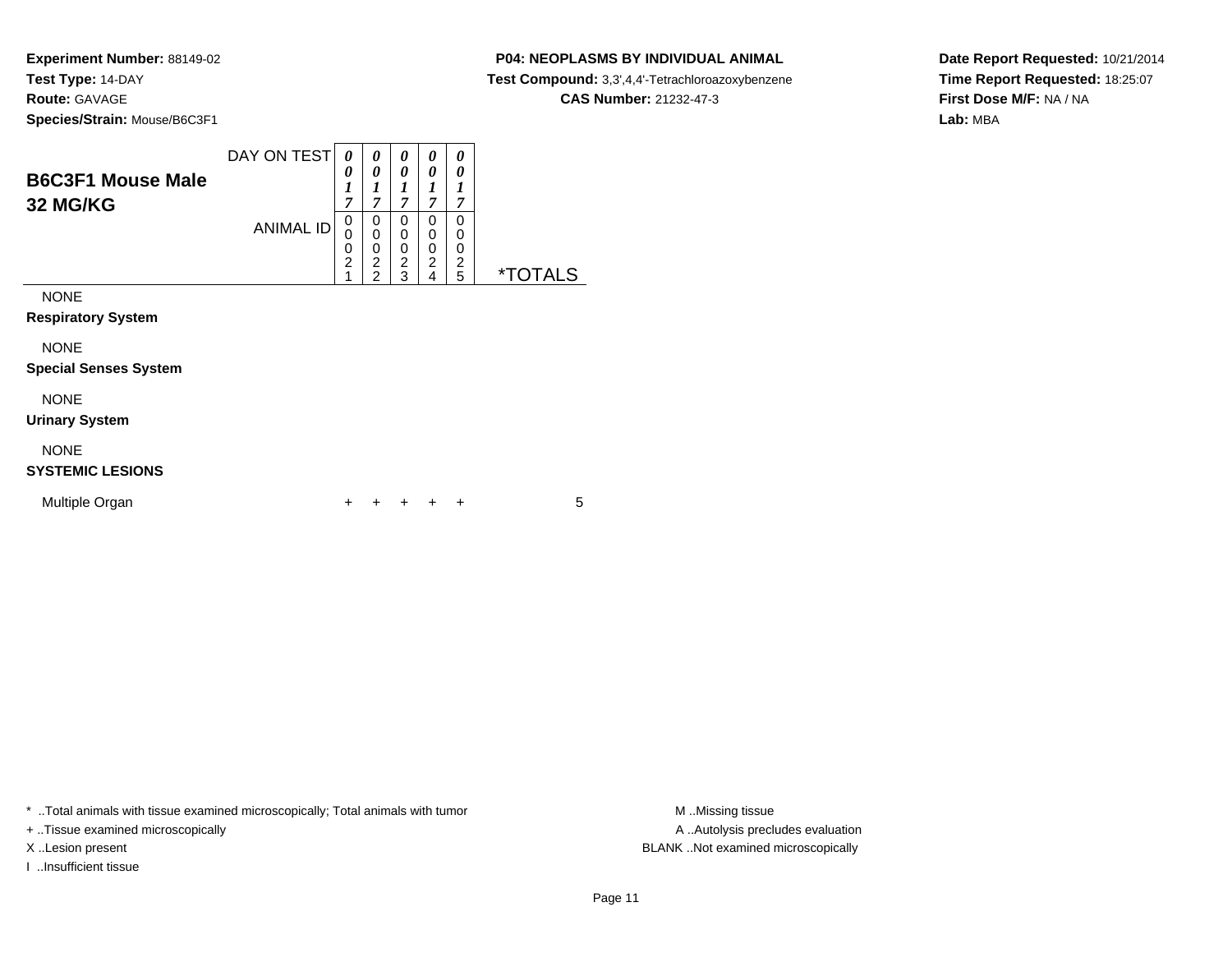**Species/Strain:** Mouse/B6C3F1

# **P04: NEOPLASMS BY INDIVIDUAL ANIMAL**

**Test Compound:** 3,3',4,4'-Tetrachloroazoxybenzene

**CAS Number:** 21232-47-3

**Date Report Requested:** 10/21/2014**Time Report Requested:** 18:25:07**First Dose M/F:** NA / NA**Lab:** MBA

| <b>B6C3F1 Mouse Male</b><br><b>MG/KG</b><br>100                                                                 | DAY ON TEST<br><b>ANIMAL ID</b> | 0<br>$\boldsymbol{\theta}$<br>1<br>$\overline{7}$<br>0<br>0<br>$\mathbf 0$<br>$\overline{2}$<br>6 | 0<br>0<br>1<br>7<br>0<br>0<br>0<br>2<br>7 | 0<br>0<br>1<br>7<br>$\mathbf 0$<br>0<br>$\mathbf 0$<br>$\overline{c}$<br>8 | 0<br>$\boldsymbol{\theta}$<br>$\boldsymbol{l}$<br>$\overline{7}$<br>$\mathbf 0$<br>0<br>$\mathbf 0$<br>$\overline{2}$<br>9 | 0<br>0<br>$\boldsymbol{l}$<br>$\overline{7}$<br>0<br>0<br>$\mathbf 0$<br>3<br>0 | <i><b>*TOTALS</b></i>            |
|-----------------------------------------------------------------------------------------------------------------|---------------------------------|---------------------------------------------------------------------------------------------------|-------------------------------------------|----------------------------------------------------------------------------|----------------------------------------------------------------------------------------------------------------------------|---------------------------------------------------------------------------------|----------------------------------|
| <b>Alimentary System</b>                                                                                        |                                 |                                                                                                   |                                           |                                                                            |                                                                                                                            |                                                                                 |                                  |
| Esophagus<br>Gallbladder<br>Liver<br>Stomach, Forestomach<br>Stomach, Glandular<br><b>Cardiovascular System</b> |                                 | +<br>$+$<br>$+$<br>$+$                                                                            | +<br>$+$<br>$+$<br>$\ddot{}$              | +<br>$+$<br>$+$<br>$\ddot{}$                                               | $\ddot{}$<br>+<br>$+$<br>$+$<br>$\ddot{}$                                                                                  | +<br>$\ddot{}$<br>$\ddot{}$<br>$\ddot{}$                                        | $\mathbf{1}$<br>5<br>5<br>5<br>5 |
| <b>NONE</b><br><b>Endocrine System</b>                                                                          |                                 |                                                                                                   |                                           |                                                                            |                                                                                                                            |                                                                                 |                                  |
| <b>NONE</b><br><b>General Body System</b>                                                                       |                                 |                                                                                                   |                                           |                                                                            |                                                                                                                            |                                                                                 |                                  |
| <b>NONE</b><br><b>Genital System</b>                                                                            |                                 |                                                                                                   |                                           |                                                                            |                                                                                                                            |                                                                                 |                                  |
| <b>NONE</b><br><b>Hematopoietic System</b>                                                                      |                                 |                                                                                                   |                                           |                                                                            |                                                                                                                            |                                                                                 |                                  |
| Lymph Node, Mesenteric<br>Spleen<br>Thymus<br><b>Integumentary System</b>                                       |                                 | $\pm$<br>$+$<br>$\ddot{}$                                                                         | $\ddot{}$<br>$+$<br>$\ddot{}$             | $\ddot{}$<br>$+$<br>$\ddot{}$                                              | $\ddot{}$<br>$\ddot{}$<br>$\ddot{}$                                                                                        | +<br>+<br>+                                                                     | 5<br>5<br>5                      |

\* ..Total animals with tissue examined microscopically; Total animals with tumor **M** . Missing tissue M ..Missing tissue

+ ..Tissue examined microscopically

I ..Insufficient tissue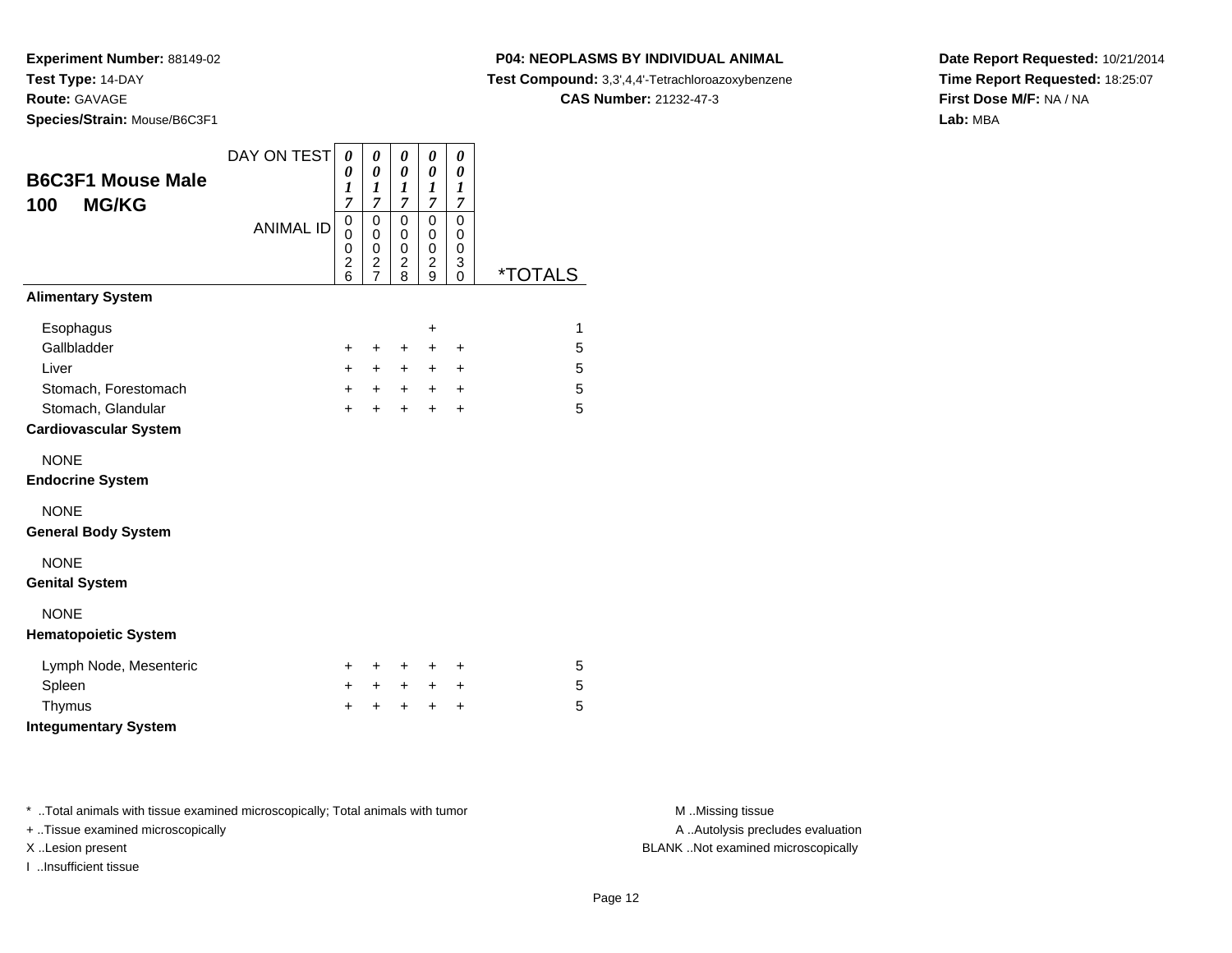#### **P04: NEOPLASMS BY INDIVIDUAL ANIMAL**

**Test Compound:** 3,3',4,4'-Tetrachloroazoxybenzene

**CAS Number:** 21232-47-3

**Date Report Requested:** 10/21/2014**Time Report Requested:** 18:25:07**First Dose M/F:** NA / NA**Lab:** MBA

| <b>B6C3F1 Mouse Male</b><br>100<br><b>MG/KG</b> | DAY ON TEST<br><b>ANIMAL ID</b> | $\boldsymbol{\theta}$<br>0<br>$\boldsymbol{l}$<br>7<br>$\pmb{0}$<br>$\mathbf 0$<br>$\begin{array}{c} 0 \\ 2 \\ 6 \end{array}$ | 0<br>$\boldsymbol{\theta}$<br>1<br>$\overline{7}$<br>0<br>$\mathbf 0$<br>$\pmb{0}$<br>$\frac{2}{7}$ | 0<br>0<br>$\boldsymbol{l}$<br>$\overline{7}$<br>0<br>$\pmb{0}$<br>$\frac{0}{2}$ | 0<br>0<br>$\boldsymbol{l}$<br>$\overline{7}$<br>0<br>0<br>$\mathbf 0$<br>$\frac{2}{9}$ | 0<br>0<br>1<br>$\overline{7}$<br>0<br>$\,0\,$<br>$\mathbf 0$<br>$\frac{3}{0}$ | <i><b>*TOTALS</b></i>       |
|-------------------------------------------------|---------------------------------|-------------------------------------------------------------------------------------------------------------------------------|-----------------------------------------------------------------------------------------------------|---------------------------------------------------------------------------------|----------------------------------------------------------------------------------------|-------------------------------------------------------------------------------|-----------------------------|
| <b>NONE</b><br>Musculoskeletal System           |                                 |                                                                                                                               |                                                                                                     |                                                                                 |                                                                                        |                                                                               |                             |
| <b>NONE</b><br>Nervous System                   |                                 |                                                                                                                               |                                                                                                     |                                                                                 |                                                                                        |                                                                               |                             |
| <b>NONE</b><br><b>Respiratory System</b>        |                                 |                                                                                                                               |                                                                                                     |                                                                                 |                                                                                        |                                                                               |                             |
| <b>NONE</b><br><b>Special Senses System</b>     |                                 |                                                                                                                               |                                                                                                     |                                                                                 |                                                                                        |                                                                               |                             |
| <b>NONE</b><br><b>Urinary System</b>            |                                 |                                                                                                                               |                                                                                                     |                                                                                 |                                                                                        |                                                                               |                             |
| Kidney<br><b>SYSTEMIC LESIONS</b>               |                                 | $+$                                                                                                                           |                                                                                                     | ÷                                                                               | $\ddot{}$                                                                              | $\overline{+}$                                                                | 5                           |
| Multiple Organ                                  |                                 | ٠                                                                                                                             |                                                                                                     |                                                                                 |                                                                                        | $\ddot{}$                                                                     | 5<br>***END OF MALE DATA*** |

\* ..Total animals with tissue examined microscopically; Total animals with tumor **M** . Missing tissue M ..Missing tissue

+ ..Tissue examined microscopically

I ..Insufficient tissue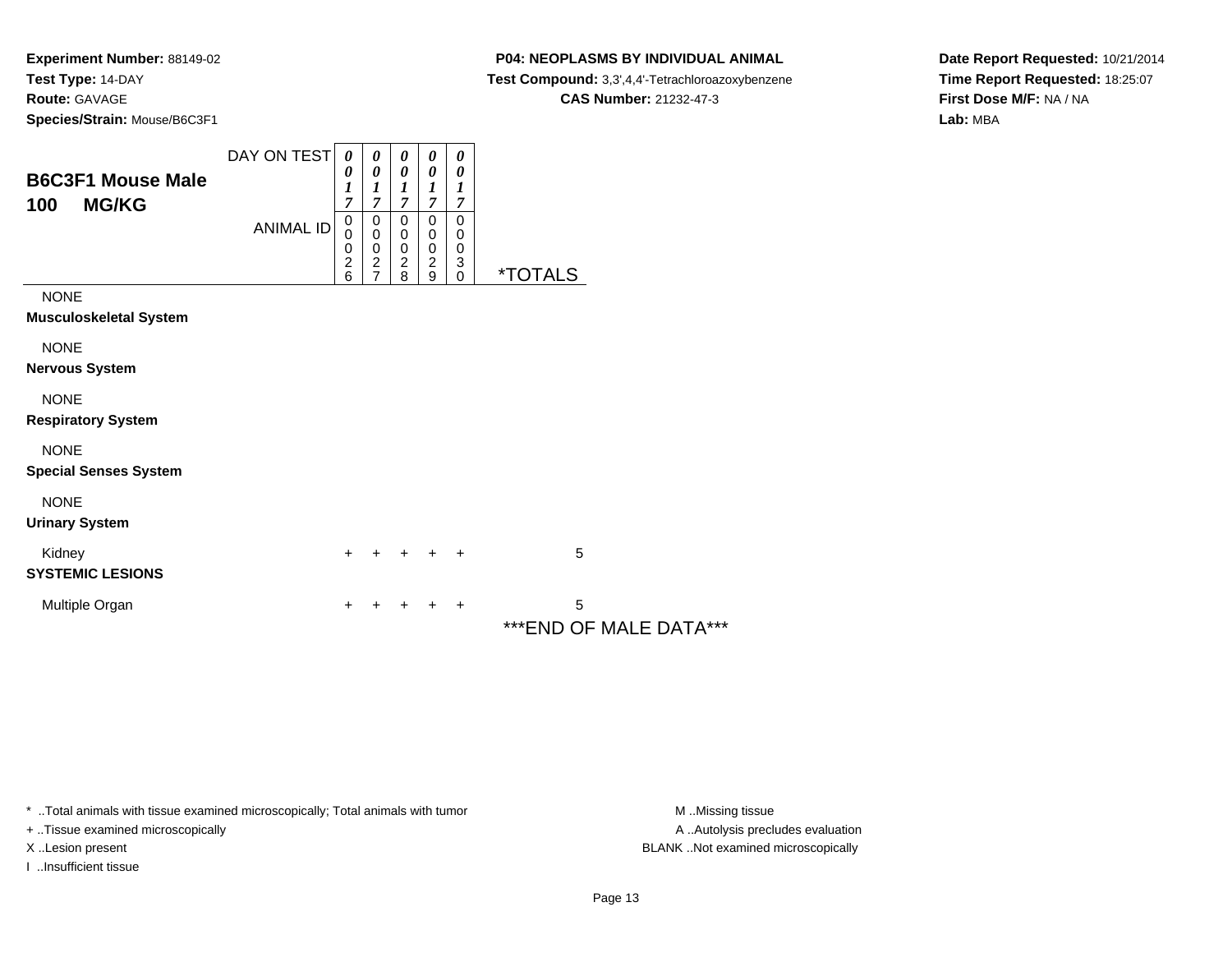**Experiment Number:** 88149-02**Test Type:** 14-DAY

**Route:** GAVAGE

**Species/Strain:** Mouse/B6C3F1

#### **P04: NEOPLASMS BY INDIVIDUAL ANIMAL**

**Test Compound:** 3,3',4,4'-Tetrachloroazoxybenzene

**CAS Number:** 21232-47-3

**Date Report Requested:** 10/21/2014**Time Report Requested:** 18:25:07**First Dose M/F:** NA / NA**Lab:** MBA

| <b>B6C3F1 Mouse Female</b><br>0 MG/KG              | DAY ON TEST      | 0<br>0<br>1<br>7      | 0<br>0<br>1<br>$\overline{7}$                | 0<br>0<br>1<br>7                          | 0<br>0<br>1<br>7      | 0<br>0<br>1<br>7                |                       |
|----------------------------------------------------|------------------|-----------------------|----------------------------------------------|-------------------------------------------|-----------------------|---------------------------------|-----------------------|
|                                                    | <b>ANIMAL ID</b> | 0<br>0<br>0<br>3<br>1 | 0<br>0<br>$\mathbf 0$<br>3<br>$\overline{2}$ | 0<br>$\mathbf 0$<br>$\mathbf 0$<br>3<br>3 | 0<br>0<br>0<br>3<br>4 | $\mathbf 0$<br>0<br>0<br>3<br>5 | <i><b>*TOTALS</b></i> |
| <b>Alimentary System</b>                           |                  |                       |                                              |                                           |                       |                                 |                       |
| Gallbladder                                        |                  | $\ddot{}$             | +                                            | $\ddot{}$                                 | +                     | +                               | 5                     |
| Liver                                              |                  | $+$                   | $\pm$                                        | $\ddot{}$                                 | $\ddot{}$             | +                               | 5                     |
| Stomach, Forestomach                               |                  | $+$                   | $+$                                          | $+$                                       | $+$                   | $\ddot{}$                       | 5                     |
| Stomach, Glandular<br><b>Cardiovascular System</b> |                  | $+$                   | $\ddot{}$                                    | $\ddot{}$                                 | $\ddot{}$             | $\ddot{}$                       | 5                     |
| <b>NONE</b><br><b>Endocrine System</b>             |                  |                       |                                              |                                           |                       |                                 |                       |
| <b>NONE</b><br><b>General Body System</b>          |                  |                       |                                              |                                           |                       |                                 |                       |
| <b>NONE</b><br><b>Genital System</b>               |                  |                       |                                              |                                           |                       |                                 |                       |
| <b>NONE</b><br><b>Hematopoietic System</b>         |                  |                       |                                              |                                           |                       |                                 |                       |
| Lymph Node, Mesenteric                             |                  | $\pm$                 | $\pm$                                        | $+$                                       | $\ddot{}$             | $\ddot{}$                       | 5                     |
| Spleen                                             |                  | $\pm$                 | $\pm$                                        | $+$                                       | $\pm$                 | $\ddot{}$                       | 5                     |
| Thymus<br><b>Integumentary System</b>              |                  | $\ddot{}$             | +                                            | +                                         | $\ddot{}$             | +                               | 5                     |
| <b>NONE</b>                                        |                  |                       |                                              |                                           |                       |                                 |                       |

\* ..Total animals with tissue examined microscopically; Total animals with tumor **M** . Missing tissue M ..Missing tissue

+ ..Tissue examined microscopically

I ..Insufficient tissue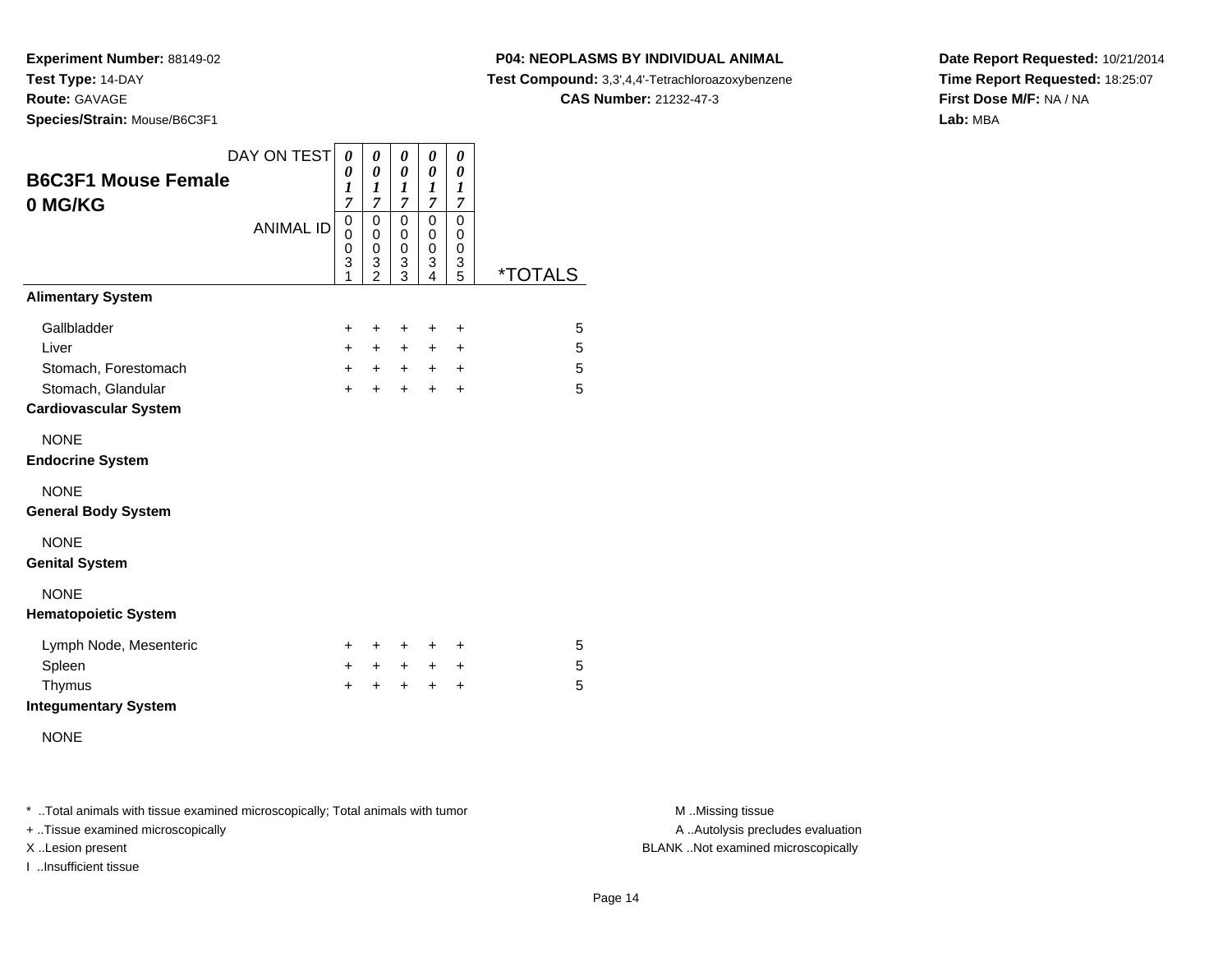#### **P04: NEOPLASMS BY INDIVIDUAL ANIMAL**

**Test Compound:** 3,3',4,4'-Tetrachloroazoxybenzene

**CAS Number:** 21232-47-3

**Date Report Requested:** 10/21/2014**Time Report Requested:** 18:25:07**First Dose M/F:** NA / NA**Lab:** MBA

| <b>B6C3F1 Mouse Female</b><br>0 MG/KG       | DAY ON TEST<br><b>ANIMAL ID</b> | 0<br>0<br>1<br>7<br>0<br>0<br>0<br>3<br>1 | 0<br>0<br>1<br>7<br>0<br>0<br>0<br>3<br>$\mathcal{P}$ | 0<br>0<br>$\boldsymbol{l}$<br>$\overline{7}$<br>0<br>0<br>0<br>3<br>3 | 0<br>0<br>$\boldsymbol{l}$<br>$\overline{7}$<br>0<br>0<br>$\mathbf 0$<br>3<br>4 | 0<br>0<br>$\boldsymbol{l}$<br>7<br>$\Omega$<br>$\Omega$<br>$\Omega$<br>3<br>5 | <i><b>*TOTALS</b></i> |
|---------------------------------------------|---------------------------------|-------------------------------------------|-------------------------------------------------------|-----------------------------------------------------------------------|---------------------------------------------------------------------------------|-------------------------------------------------------------------------------|-----------------------|
| <b>Musculoskeletal System</b>               |                                 |                                           |                                                       |                                                                       |                                                                                 |                                                                               |                       |
| <b>NONE</b><br><b>Nervous System</b>        |                                 |                                           |                                                       |                                                                       |                                                                                 |                                                                               |                       |
| <b>NONE</b><br><b>Respiratory System</b>    |                                 |                                           |                                                       |                                                                       |                                                                                 |                                                                               |                       |
| <b>NONE</b><br><b>Special Senses System</b> |                                 |                                           |                                                       |                                                                       |                                                                                 |                                                                               |                       |
| <b>NONE</b><br><b>Urinary System</b>        |                                 |                                           |                                                       |                                                                       |                                                                                 |                                                                               |                       |
| Kidney<br><b>SYSTEMIC LESIONS</b>           |                                 | $+$                                       |                                                       | $\div$                                                                | $\div$                                                                          | $\ddot{}$                                                                     | 5                     |
| Multiple Organ                              |                                 | +                                         |                                                       | +                                                                     |                                                                                 | $\ddot{}$                                                                     | 5                     |

\* ..Total animals with tissue examined microscopically; Total animals with tumor **M** . Missing tissue M ..Missing tissue

+ ..Tissue examined microscopically

I ..Insufficient tissue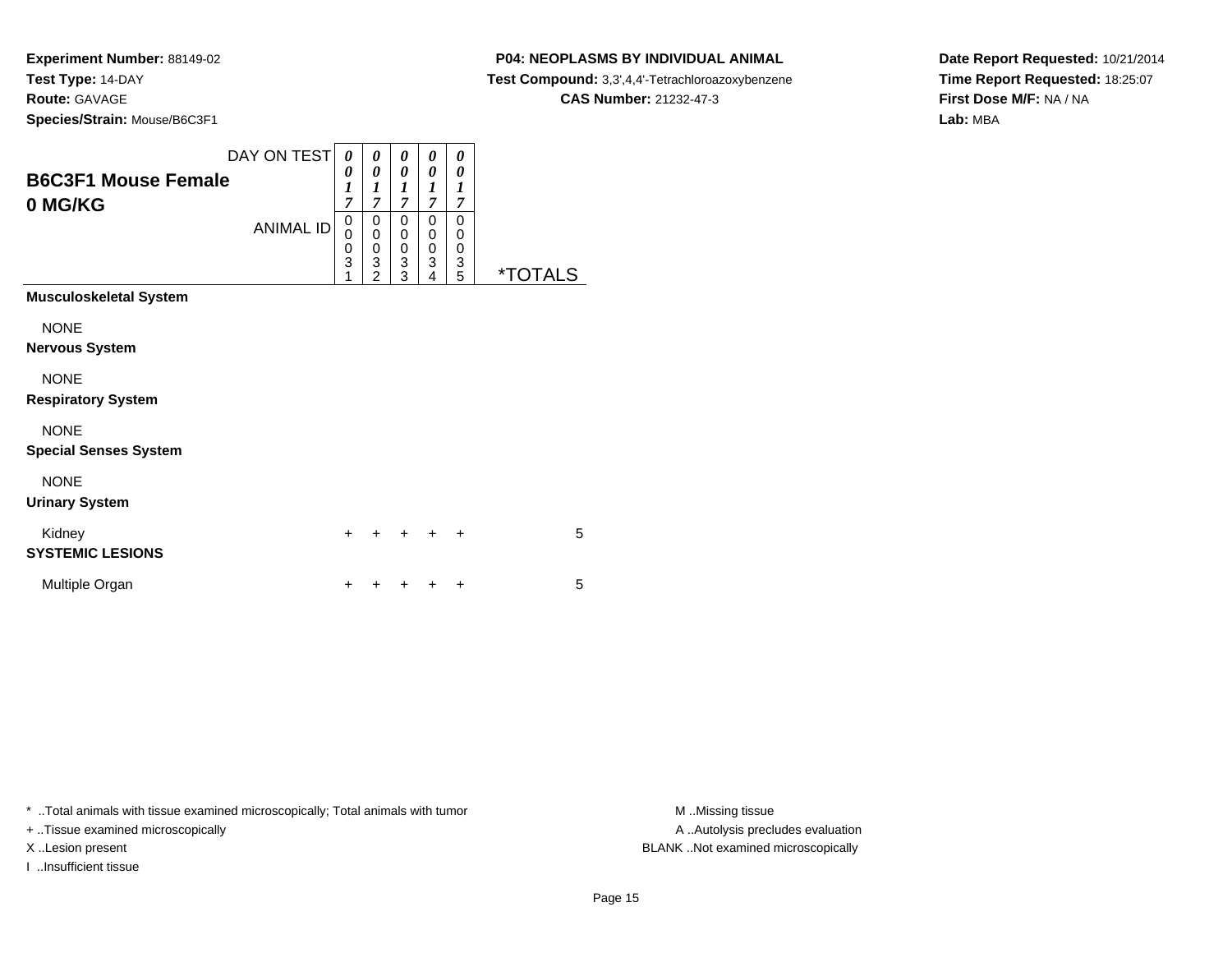**Experiment Number:** 88149-02**Test Type:** 14-DAY

**Route:** GAVAGE

**Species/Strain:** Mouse/B6C3F1

#### **P04: NEOPLASMS BY INDIVIDUAL ANIMAL**

**Test Compound:** 3,3',4,4'-Tetrachloroazoxybenzene

**CAS Number:** 21232-47-3

**Date Report Requested:** 10/21/2014**Time Report Requested:** 18:25:07**First Dose M/F:** NA / NA**Lab:** MBA

| DAY ON TEST<br><b>B6C3F1 Mouse Female</b><br>1 MG/KG                                                                | $\pmb{\theta}$<br>0<br>1<br>$\overline{7}$ | $\pmb{\theta}$<br>$\boldsymbol{\theta}$<br>1<br>$\overline{7}$ | $\pmb{\theta}$<br>$\pmb{\theta}$<br>$\frac{1}{7}$ | 0<br>$\pmb{\theta}$<br>$\frac{1}{7}$                                       | $\boldsymbol{\theta}$<br>$\boldsymbol{\theta}$<br>$\boldsymbol{l}$<br>$\overline{7}$ |                       |                                                       |
|---------------------------------------------------------------------------------------------------------------------|--------------------------------------------|----------------------------------------------------------------|---------------------------------------------------|----------------------------------------------------------------------------|--------------------------------------------------------------------------------------|-----------------------|-------------------------------------------------------|
| <b>ANIMAL ID</b>                                                                                                    | $\pmb{0}$<br>0<br>0<br>3<br>6              | $\pmb{0}$<br>$\mathbf 0$<br>$\mathbf 0$<br>$\frac{3}{7}$       | $\mathbf 0$<br>0<br>$\mathbf 0$<br>3<br>8         | $\mathsf{O}\xspace$<br>$\mathbf 0$<br>$\mathbf 0$<br>3<br>$\boldsymbol{9}$ | $\mathbf 0$<br>0<br>0<br>$\overline{4}$<br>0                                         | <i><b>*TOTALS</b></i> |                                                       |
| <b>Alimentary System</b>                                                                                            |                                            |                                                                |                                                   |                                                                            |                                                                                      |                       |                                                       |
| Liver<br><b>Cardiovascular System</b>                                                                               | +                                          |                                                                | +                                                 | $\ddot{}$                                                                  | $\ddot{}$                                                                            | 5                     |                                                       |
| <b>NONE</b><br><b>Endocrine System</b>                                                                              |                                            |                                                                |                                                   |                                                                            |                                                                                      |                       |                                                       |
| <b>NONE</b><br><b>General Body System</b>                                                                           |                                            |                                                                |                                                   |                                                                            |                                                                                      |                       |                                                       |
| <b>NONE</b><br><b>Genital System</b>                                                                                |                                            |                                                                |                                                   |                                                                            |                                                                                      |                       |                                                       |
| <b>NONE</b><br><b>Hematopoietic System</b>                                                                          |                                            |                                                                |                                                   |                                                                            |                                                                                      |                       |                                                       |
| Spleen                                                                                                              | $\ddot{}$                                  | $+$                                                            |                                                   | + + +                                                                      |                                                                                      | 5                     |                                                       |
| Thymus<br><b>Integumentary System</b>                                                                               | M                                          |                                                                |                                                   | $+ + + + +$                                                                |                                                                                      | 4                     |                                                       |
| <b>NONE</b>                                                                                                         |                                            |                                                                |                                                   |                                                                            |                                                                                      |                       |                                                       |
| <b>Musculoskeletal System</b>                                                                                       |                                            |                                                                |                                                   |                                                                            |                                                                                      |                       |                                                       |
| <b>NONE</b><br><b>Nervous System</b>                                                                                |                                            |                                                                |                                                   |                                                                            |                                                                                      |                       |                                                       |
| * Total animals with tissue examined microscopically; Total animals with tumor<br>+ Tissue examined microscopically |                                            |                                                                |                                                   |                                                                            |                                                                                      |                       | M Missing tissue<br>A  Autolysis precludes evaluation |

I ..Insufficient tissue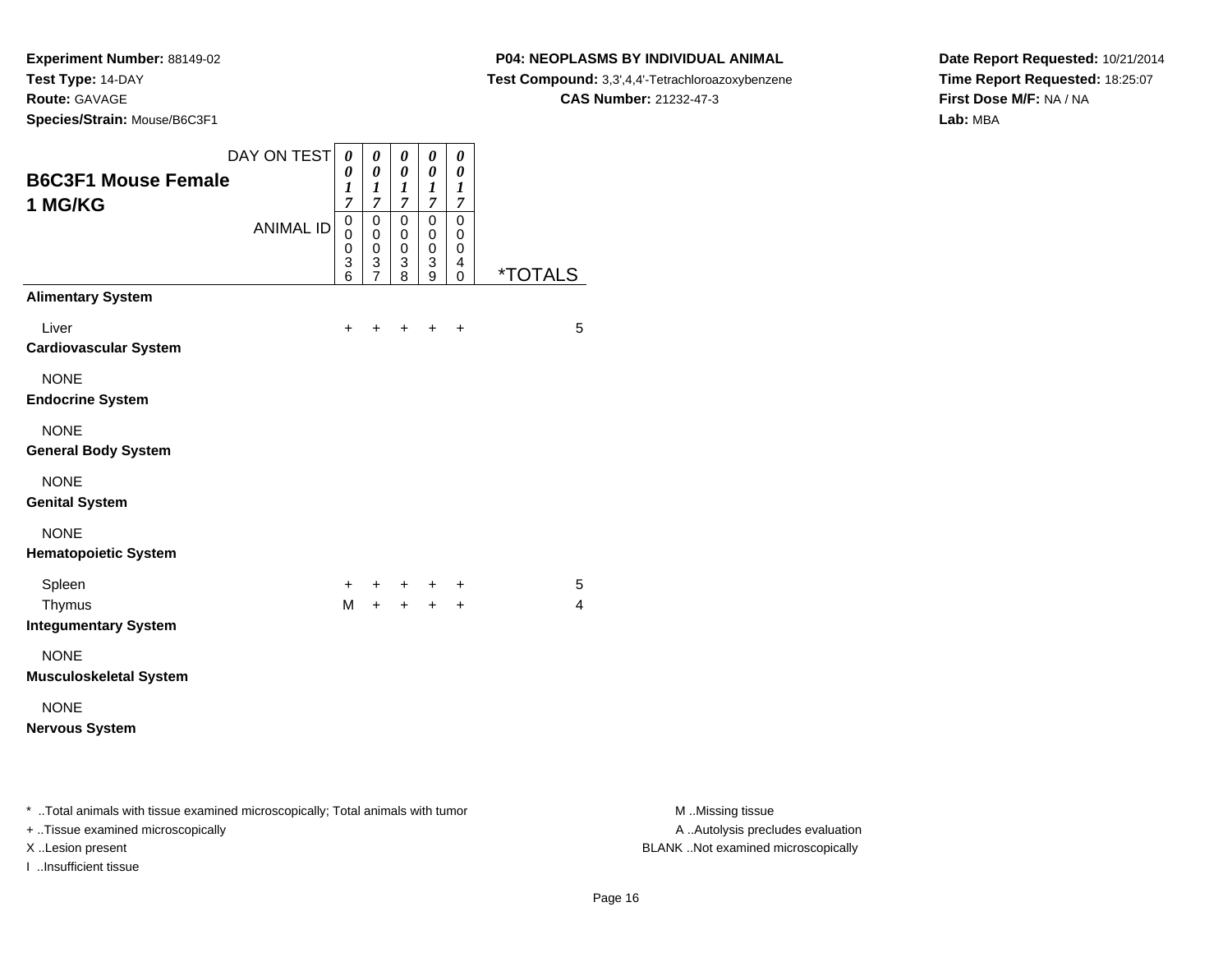#### **P04: NEOPLASMS BY INDIVIDUAL ANIMAL**

**Test Compound:** 3,3',4,4'-Tetrachloroazoxybenzene

**CAS Number:** 21232-47-3

**Date Report Requested:** 10/21/2014**Time Report Requested:** 18:25:07**First Dose M/F:** NA / NA**Lab:** MBA

| <b>B6C3F1 Mouse Female</b><br>1 MG/KG       | DAY ON TEST      | 0<br>0<br>1<br>$\overline{7}$ | 0<br>0<br>7      | 0<br>0<br>1<br>7                | 0<br>0<br>7           | 0<br>0<br>1<br>7      |                       |
|---------------------------------------------|------------------|-------------------------------|------------------|---------------------------------|-----------------------|-----------------------|-----------------------|
|                                             | <b>ANIMAL ID</b> | 0<br>0<br>0<br>3<br>6         | 0<br>0<br>0<br>3 | 0<br>0<br>$\mathbf 0$<br>3<br>8 | 0<br>0<br>0<br>3<br>9 | 0<br>0<br>0<br>4<br>0 | <i><b>*TOTALS</b></i> |
| <b>NONE</b><br><b>Respiratory System</b>    |                  |                               |                  |                                 |                       |                       |                       |
| <b>NONE</b><br><b>Special Senses System</b> |                  |                               |                  |                                 |                       |                       |                       |
| <b>NONE</b><br><b>Urinary System</b>        |                  |                               |                  |                                 |                       |                       |                       |

## NONE

#### **SYSTEMIC LESIONS**

| Multiple Organ |  |  |  | + + + + + |  |  |  |
|----------------|--|--|--|-----------|--|--|--|
|----------------|--|--|--|-----------|--|--|--|

\* ..Total animals with tissue examined microscopically; Total animals with tumor **M** . Missing tissue M ..Missing tissue

+ ..Tissue examined microscopically

I ..Insufficient tissue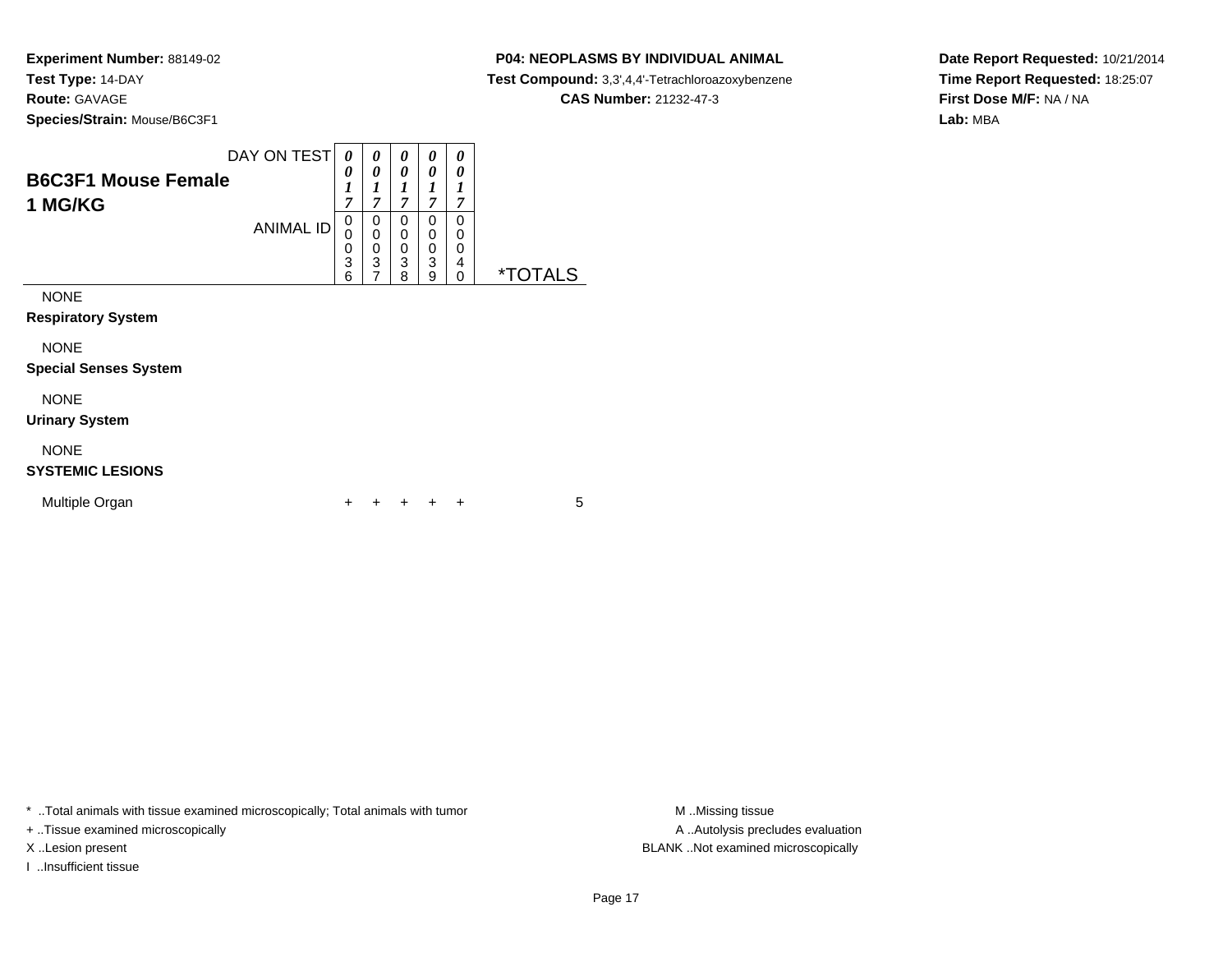**Species/Strain:** Mouse/B6C3F1

#### **P04: NEOPLASMS BY INDIVIDUAL ANIMAL**

**Test Compound:** 3,3',4,4'-Tetrachloroazoxybenzene

**CAS Number:** 21232-47-3

**Date Report Requested:** 10/21/2014**Time Report Requested:** 18:25:07**First Dose M/F:** NA / NA**Lab:** MBA

| DAY ON TEST<br><b>B6C3F1 Mouse Female</b><br>3.2<br><b>MG/KG</b>                                                    | $\boldsymbol{\theta}$<br>0<br>1<br>7 | 0<br>$\pmb{\theta}$<br>$\boldsymbol{l}$<br>$\overline{7}$          | $\pmb{\theta}$<br>$\boldsymbol{\theta}$<br>$\boldsymbol{l}$<br>$\overline{7}$ | 0<br>$\pmb{\theta}$<br>$\boldsymbol{l}$<br>$\boldsymbol{7}$ | 0<br>$\boldsymbol{\theta}$<br>$\boldsymbol{l}$<br>$\boldsymbol{7}$ |                       |                                                       |
|---------------------------------------------------------------------------------------------------------------------|--------------------------------------|--------------------------------------------------------------------|-------------------------------------------------------------------------------|-------------------------------------------------------------|--------------------------------------------------------------------|-----------------------|-------------------------------------------------------|
| <b>ANIMAL ID</b>                                                                                                    | 0<br>0<br>$\mathbf 0$<br>4<br>1      | 0<br>0<br>$\mathbf 0$<br>$\overline{\mathbf{4}}$<br>$\overline{2}$ | $\mathbf 0$<br>0<br>0<br>$\overline{4}$<br>$\overline{3}$                     | $\pmb{0}$<br>$\pmb{0}$<br>0<br>4<br>4                       | $\pmb{0}$<br>0<br>0<br>4<br>5                                      | <i><b>*TOTALS</b></i> |                                                       |
| <b>Alimentary System</b>                                                                                            |                                      |                                                                    |                                                                               |                                                             |                                                                    |                       |                                                       |
| Liver<br><b>Cardiovascular System</b>                                                                               | +                                    |                                                                    |                                                                               | $\ddot{}$                                                   | $\ddot{}$                                                          | 5                     |                                                       |
| <b>NONE</b><br><b>Endocrine System</b>                                                                              |                                      |                                                                    |                                                                               |                                                             |                                                                    |                       |                                                       |
| <b>NONE</b><br><b>General Body System</b>                                                                           |                                      |                                                                    |                                                                               |                                                             |                                                                    |                       |                                                       |
| <b>NONE</b><br><b>Genital System</b>                                                                                |                                      |                                                                    |                                                                               |                                                             |                                                                    |                       |                                                       |
| <b>NONE</b><br><b>Hematopoietic System</b>                                                                          |                                      |                                                                    |                                                                               |                                                             |                                                                    |                       |                                                       |
| Spleen                                                                                                              | $\pm$                                | $^+$                                                               | +                                                                             | $+$                                                         | +                                                                  | 5                     |                                                       |
| Thymus<br><b>Integumentary System</b>                                                                               | $+$                                  | $+$                                                                |                                                                               |                                                             |                                                                    | 5                     |                                                       |
| <b>NONE</b><br><b>Musculoskeletal System</b>                                                                        |                                      |                                                                    |                                                                               |                                                             |                                                                    |                       |                                                       |
| <b>NONE</b><br><b>Nervous System</b>                                                                                |                                      |                                                                    |                                                                               |                                                             |                                                                    |                       |                                                       |
| * Total animals with tissue examined microscopically; Total animals with tumor<br>+ Tissue examined microscopically |                                      |                                                                    |                                                                               |                                                             |                                                                    |                       | M Missing tissue<br>A  Autolysis precludes evaluation |

I ..Insufficient tissue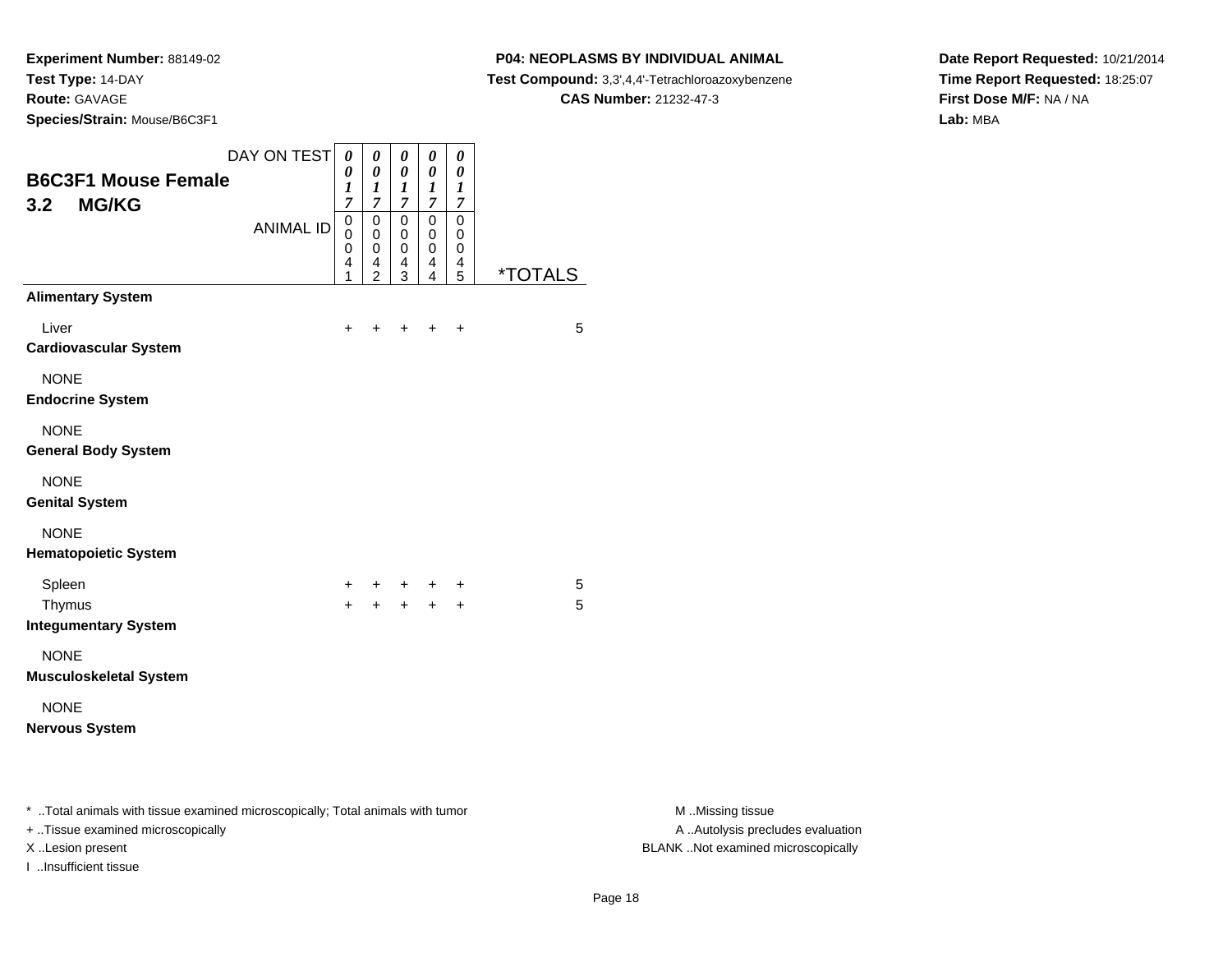#### **P04: NEOPLASMS BY INDIVIDUAL ANIMAL**

**Test Compound:** 3,3',4,4'-Tetrachloroazoxybenzene

**CAS Number:** 21232-47-3

**Date Report Requested:** 10/21/2014**Time Report Requested:** 18:25:07**First Dose M/F:** NA / NA**Lab:** MBA

| <b>B6C3F1 Mouse Female</b><br>3.2<br><b>MG/KG</b> | DAY ON TEST      | 0<br>0<br>$\boldsymbol{l}$<br>7<br>0 | 0<br>0<br>$\boldsymbol{l}$<br>$\overline{7}$<br>0  | 0<br>0<br>1<br>7<br>0 | 0<br>0<br>1<br>7<br>0 | 0<br>0<br>1<br>7<br>0 |                       |
|---------------------------------------------------|------------------|--------------------------------------|----------------------------------------------------|-----------------------|-----------------------|-----------------------|-----------------------|
|                                                   | <b>ANIMAL ID</b> | 0<br>0<br>4<br>1                     | $\bar{0}$<br>$\overline{0}$<br>4<br>$\overline{2}$ | 0<br>0<br>4<br>3      | 0<br>0<br>4<br>4      | 0<br>0<br>4<br>5      | <i><b>*TOTALS</b></i> |
| <b>NONE</b>                                       |                  |                                      |                                                    |                       |                       |                       |                       |
| <b>Respiratory System</b>                         |                  |                                      |                                                    |                       |                       |                       |                       |
| <b>NONE</b><br><b>Special Senses System</b>       |                  |                                      |                                                    |                       |                       |                       |                       |
| <b>NONE</b>                                       |                  |                                      |                                                    |                       |                       |                       |                       |

# NONE

**Urinary System**

# NONE

#### **SYSTEMIC LESIONS**

| Multiple Organ |  |  |  | + + + + + |  |  |  |
|----------------|--|--|--|-----------|--|--|--|
|----------------|--|--|--|-----------|--|--|--|

\* ..Total animals with tissue examined microscopically; Total animals with tumor **M** . Missing tissue M ..Missing tissue

+ ..Tissue examined microscopically

I ..Insufficient tissue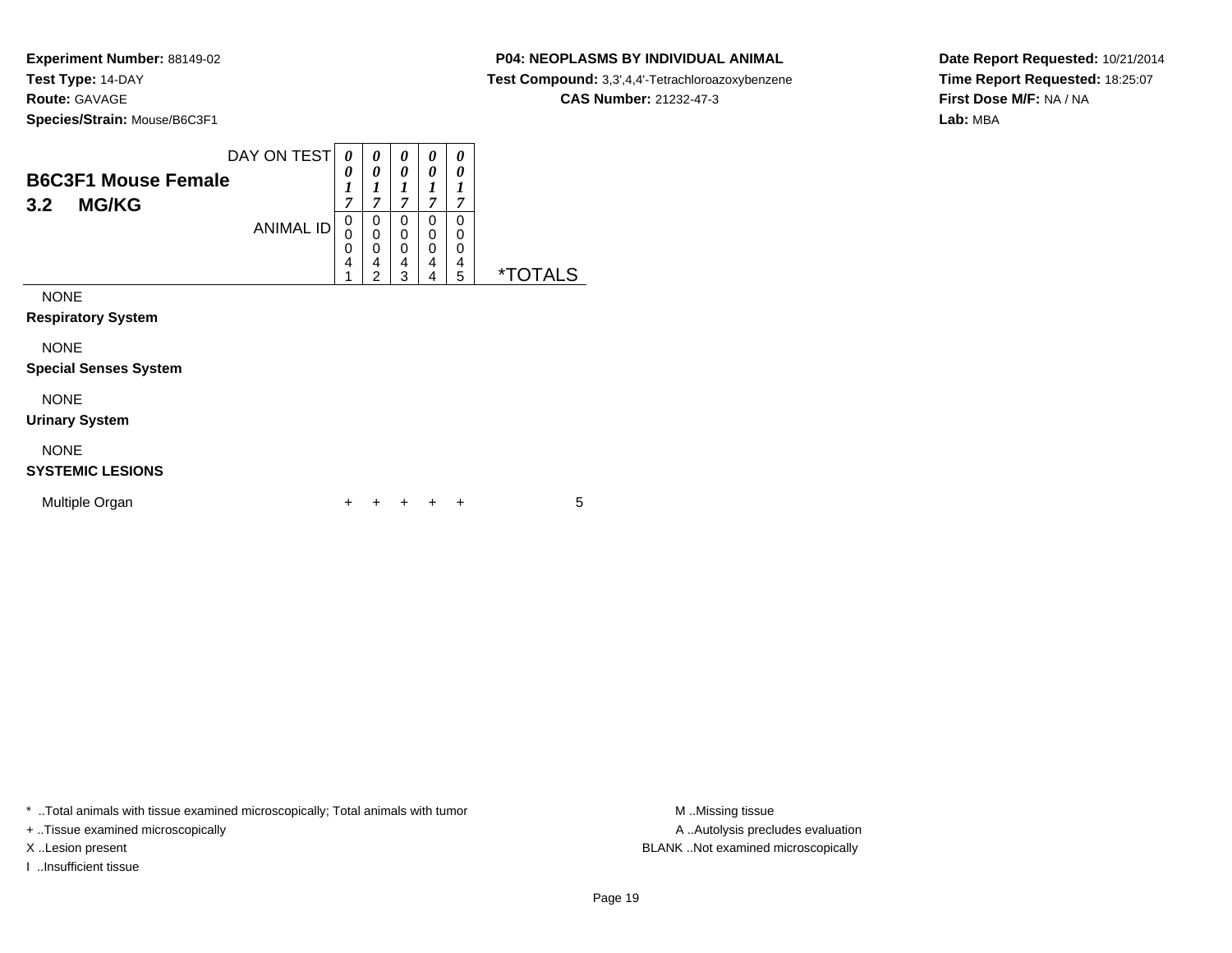**Species/Strain:** Mouse/B6C3F1

I ..Insufficient tissue

#### **P04: NEOPLASMS BY INDIVIDUAL ANIMAL**

**Test Compound:** 3,3',4,4'-Tetrachloroazoxybenzene

**CAS Number:** 21232-47-3

**Date Report Requested:** 10/21/2014**Time Report Requested:** 18:25:07**First Dose M/F:** NA / NA**Lab:** MBA

| DAY ON TEST $\theta$<br><b>B6C3F1 Mouse Female</b><br>10 MG/KG<br><b>ANIMAL ID</b>                                  | 0<br>$\boldsymbol{l}$<br>$\overline{7}$<br>$\pmb{0}$<br>0<br>0<br>4<br>6 | $\pmb{\theta}$<br>0<br>1<br>$\overline{7}$<br>$\pmb{0}$<br>$\pmb{0}$<br>0<br>$\overline{\mathbf{4}}$<br>7 | $\pmb{\theta}$<br>$\boldsymbol{\theta}$<br>$\boldsymbol{l}$<br>$\boldsymbol{7}$<br>$\pmb{0}$<br>$\mathbf 0$<br>0<br>$\overline{4}$<br>8 | $\pmb{\theta}$<br>$\pmb{\theta}$<br>$\boldsymbol{l}$<br>$\boldsymbol{7}$<br>$\mathbf 0$<br>$\pmb{0}$<br>0<br>$\overline{4}$<br>$9\,$ | $\pmb{\theta}$<br>0<br>$\boldsymbol{l}$<br>$\overline{7}$<br>$\mathsf 0$<br>0<br>$\mathbf 0$<br>$\sqrt{5}$<br>$\pmb{0}$ | <i><b>*TOTALS</b></i> |                                                       |
|---------------------------------------------------------------------------------------------------------------------|--------------------------------------------------------------------------|-----------------------------------------------------------------------------------------------------------|-----------------------------------------------------------------------------------------------------------------------------------------|--------------------------------------------------------------------------------------------------------------------------------------|-------------------------------------------------------------------------------------------------------------------------|-----------------------|-------------------------------------------------------|
| <b>Alimentary System</b>                                                                                            |                                                                          |                                                                                                           |                                                                                                                                         |                                                                                                                                      |                                                                                                                         |                       |                                                       |
| Liver<br><b>Cardiovascular System</b>                                                                               | +                                                                        |                                                                                                           |                                                                                                                                         | $\ddot{}$                                                                                                                            | $\ddot{}$                                                                                                               | 5                     |                                                       |
| <b>NONE</b><br><b>Endocrine System</b>                                                                              |                                                                          |                                                                                                           |                                                                                                                                         |                                                                                                                                      |                                                                                                                         |                       |                                                       |
| <b>NONE</b><br><b>General Body System</b>                                                                           |                                                                          |                                                                                                           |                                                                                                                                         |                                                                                                                                      |                                                                                                                         |                       |                                                       |
| <b>NONE</b><br><b>Genital System</b>                                                                                |                                                                          |                                                                                                           |                                                                                                                                         |                                                                                                                                      |                                                                                                                         |                       |                                                       |
| <b>NONE</b><br><b>Hematopoietic System</b>                                                                          |                                                                          |                                                                                                           |                                                                                                                                         |                                                                                                                                      |                                                                                                                         |                       |                                                       |
| Spleen                                                                                                              |                                                                          |                                                                                                           |                                                                                                                                         |                                                                                                                                      | +                                                                                                                       | 5                     |                                                       |
| Thymus<br><b>Integumentary System</b>                                                                               | $\ddot{}$                                                                |                                                                                                           |                                                                                                                                         | $\ddot{}$                                                                                                                            | $\ddot{}$                                                                                                               | 5                     |                                                       |
| <b>NONE</b><br><b>Musculoskeletal System</b>                                                                        |                                                                          |                                                                                                           |                                                                                                                                         |                                                                                                                                      |                                                                                                                         |                       |                                                       |
| <b>NONE</b><br><b>Nervous System</b>                                                                                |                                                                          |                                                                                                           |                                                                                                                                         |                                                                                                                                      |                                                                                                                         |                       |                                                       |
| * Total animals with tissue examined microscopically; Total animals with tumor<br>+ Tissue examined microscopically |                                                                          |                                                                                                           |                                                                                                                                         |                                                                                                                                      |                                                                                                                         |                       | M Missing tissue<br>A  Autolysis precludes evaluation |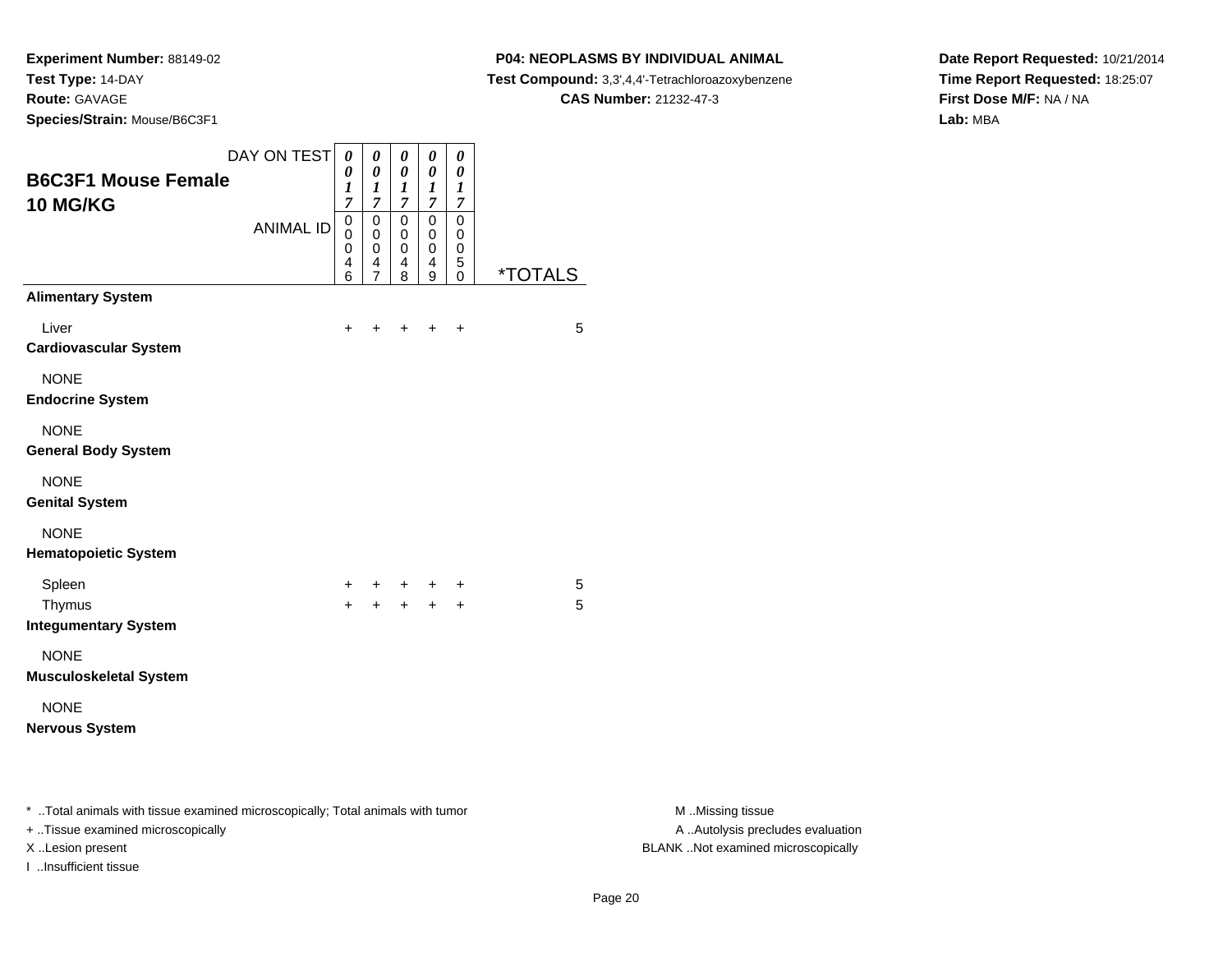#### **P04: NEOPLASMS BY INDIVIDUAL ANIMAL**

**Test Compound:** 3,3',4,4'-Tetrachloroazoxybenzene

**CAS Number:** 21232-47-3

**Date Report Requested:** 10/21/2014**Time Report Requested:** 18:25:07**First Dose M/F:** NA / NA**Lab:** MBA

| <b>B6C3F1 Mouse Female</b><br><b>10 MG/KG</b> | DAY ON TEST      | 0<br>0<br>1<br>7      | 0<br>0<br>1<br>7      | 0<br>0<br>1<br>7      | 0<br>0<br>7           | 0<br>0<br>7           |                       |
|-----------------------------------------------|------------------|-----------------------|-----------------------|-----------------------|-----------------------|-----------------------|-----------------------|
|                                               | <b>ANIMAL ID</b> | 0<br>0<br>0<br>4<br>6 | 0<br>0<br>0<br>4<br>7 | 0<br>0<br>0<br>4<br>8 | 0<br>0<br>0<br>4<br>9 | 0<br>0<br>0<br>5<br>0 | <i><b>*TOTALS</b></i> |
| <b>NONE</b><br><b>Respiratory System</b>      |                  |                       |                       |                       |                       |                       |                       |
| <b>NONE</b><br><b>Special Senses System</b>   |                  |                       |                       |                       |                       |                       |                       |
| <b>NONE</b><br><b>Urinary System</b>          |                  |                       |                       |                       |                       |                       |                       |
| <b>NONE</b>                                   |                  |                       |                       |                       |                       |                       |                       |

#### **SYSTEMIC LESIONS**

| Multiple Organ<br>+ + + + + |  |
|-----------------------------|--|
|-----------------------------|--|

\* ..Total animals with tissue examined microscopically; Total animals with tumor **M** . Missing tissue M ..Missing tissue

+ ..Tissue examined microscopically

I ..Insufficient tissue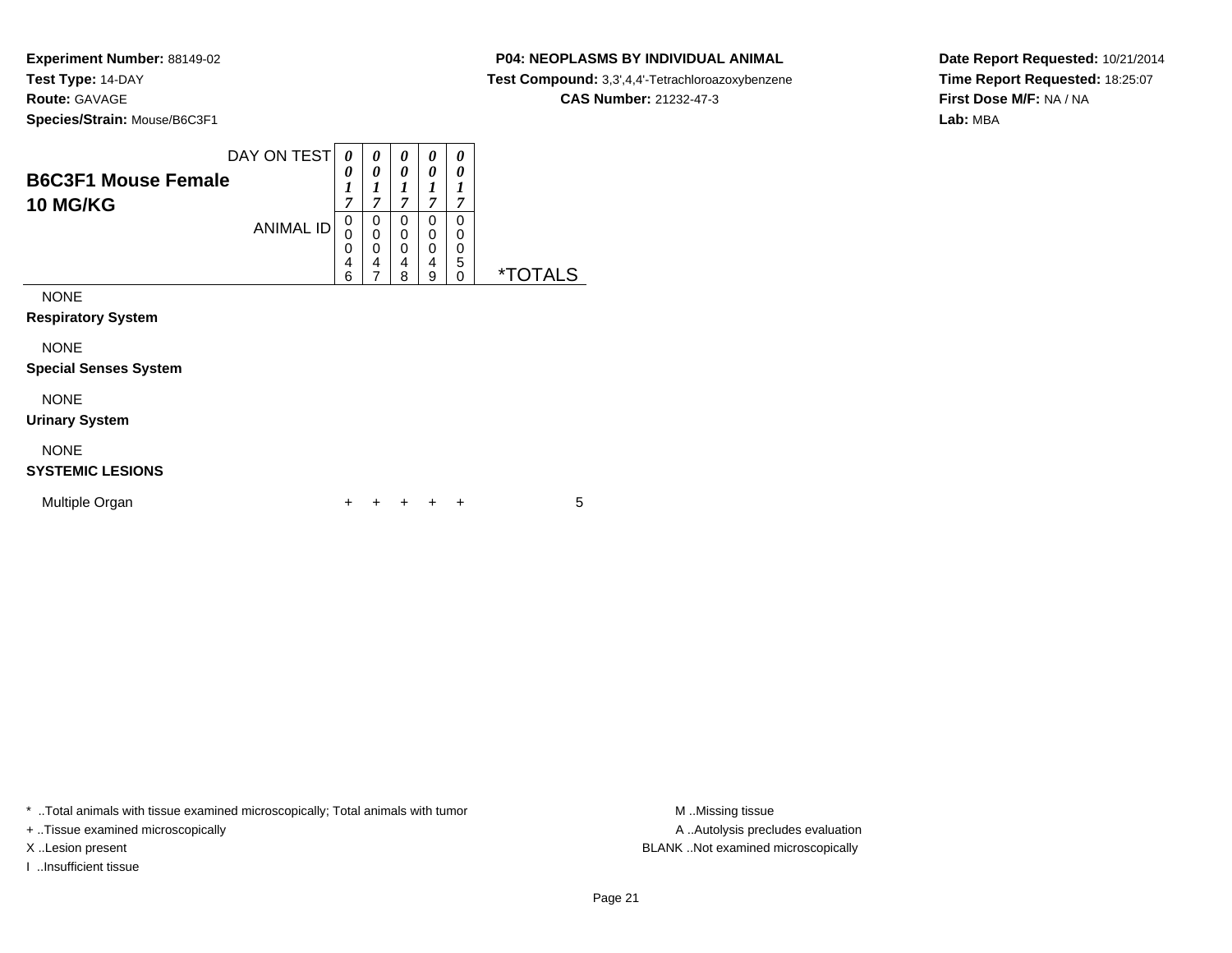**P04: NEOPLASMS BY INDIVIDUAL ANIMAL**

**Test Compound:** 3,3',4,4'-Tetrachloroazoxybenzene

**CAS Number:** 21232-47-3

**Date Report Requested:** 10/21/2014**Time Report Requested:** 18:25:07**First Dose M/F:** NA / NA**Lab:** MBA

| DAY ON TEST                                                                                                         | $\pmb{\theta}$                  | $\pmb{\theta}$                                         | $\pmb{\theta}$        | $\pmb{\theta}$                  | $\boldsymbol{\theta}$                             |                       |                                                       |
|---------------------------------------------------------------------------------------------------------------------|---------------------------------|--------------------------------------------------------|-----------------------|---------------------------------|---------------------------------------------------|-----------------------|-------------------------------------------------------|
| <b>B6C3F1 Mouse Female</b>                                                                                          | 0                               | 0                                                      | 0                     | 0                               | $\boldsymbol{\theta}$                             |                       |                                                       |
| 32 MG/KG                                                                                                            | 1<br>$\overline{7}$             | 1<br>$\overline{7}$                                    | $\boldsymbol{l}$<br>7 | $\boldsymbol{l}$<br>7           | $\boldsymbol{l}$<br>$\overline{7}$                |                       |                                                       |
| <b>ANIMAL ID</b>                                                                                                    | $\mathsf 0$<br>0<br>0<br>5<br>1 | $\mathbf 0$<br>$\mathbf 0$<br>0<br>5<br>$\overline{2}$ | 0<br>0<br>0<br>5<br>3 | $\mathsf 0$<br>0<br>0<br>5<br>4 | $\mathsf 0$<br>0<br>0<br>$\sqrt{5}$<br>$\sqrt{5}$ | <i><b>*TOTALS</b></i> |                                                       |
| <b>Alimentary System</b>                                                                                            |                                 |                                                        |                       |                                 |                                                   |                       |                                                       |
| Liver<br><b>Cardiovascular System</b>                                                                               | +                               |                                                        |                       |                                 | $\ddot{}$                                         | 5                     |                                                       |
| <b>NONE</b><br><b>Endocrine System</b>                                                                              |                                 |                                                        |                       |                                 |                                                   |                       |                                                       |
| <b>NONE</b><br><b>General Body System</b>                                                                           |                                 |                                                        |                       |                                 |                                                   |                       |                                                       |
| <b>NONE</b><br><b>Genital System</b>                                                                                |                                 |                                                        |                       |                                 |                                                   |                       |                                                       |
| <b>NONE</b><br><b>Hematopoietic System</b>                                                                          |                                 |                                                        |                       |                                 |                                                   |                       |                                                       |
| Spleen                                                                                                              | +                               |                                                        | + + + +               |                                 |                                                   | 5                     |                                                       |
| Thymus<br><b>Integumentary System</b>                                                                               |                                 | $+ + + + +$                                            |                       |                                 |                                                   | 5                     |                                                       |
| <b>NONE</b><br><b>Musculoskeletal System</b>                                                                        |                                 |                                                        |                       |                                 |                                                   |                       |                                                       |
| <b>NONE</b><br><b>Nervous System</b>                                                                                |                                 |                                                        |                       |                                 |                                                   |                       |                                                       |
| * Total animals with tissue examined microscopically; Total animals with tumor<br>+ Tissue examined microscopically |                                 |                                                        |                       |                                 |                                                   |                       | M Missing tissue<br>A  Autolysis precludes evaluation |

I ..Insufficient tissue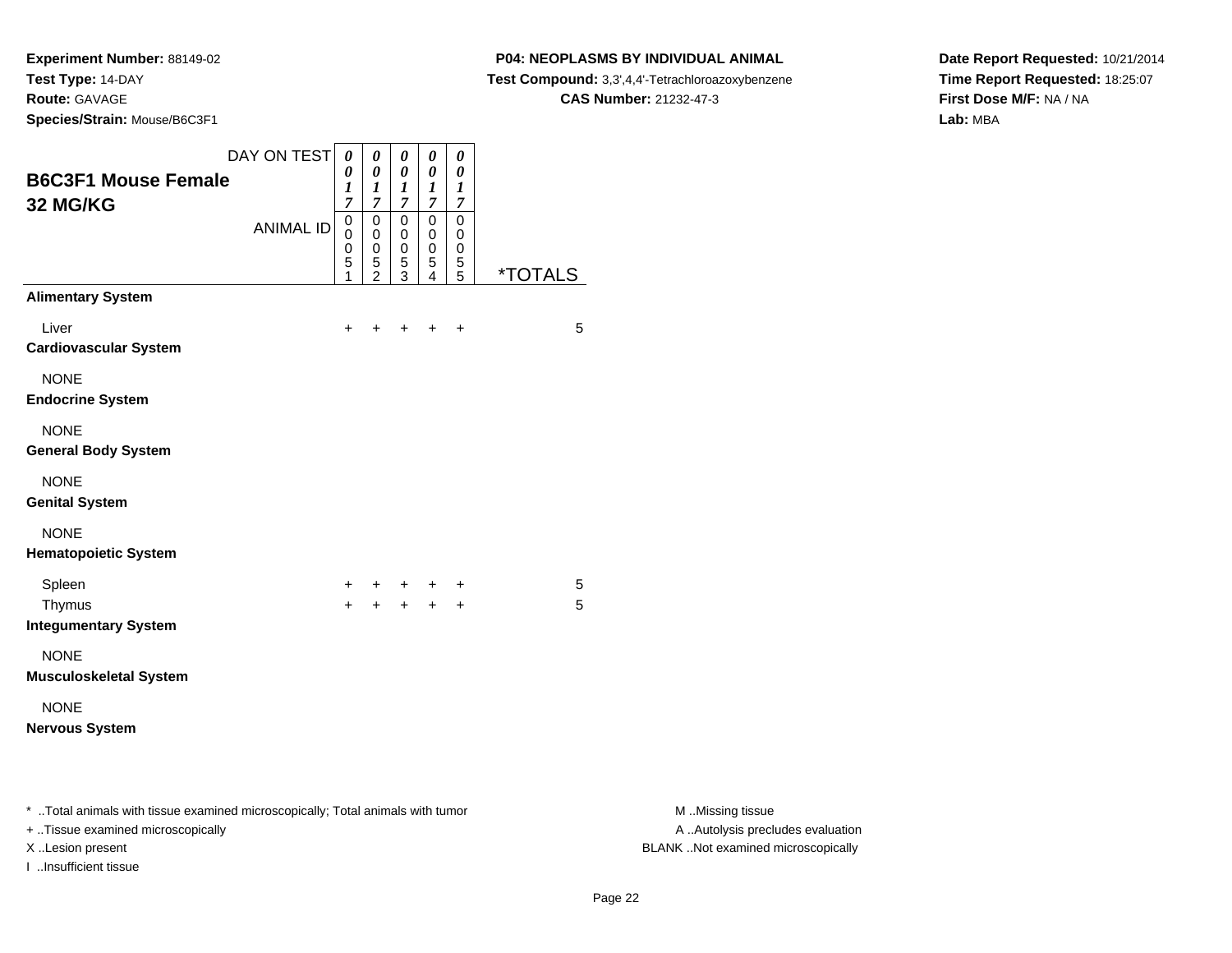#### **P04: NEOPLASMS BY INDIVIDUAL ANIMAL**

**Test Compound:** 3,3',4,4'-Tetrachloroazoxybenzene

**CAS Number:** 21232-47-3

**Date Report Requested:** 10/21/2014**Time Report Requested:** 18:25:07**First Dose M/F:** NA / NA**Lab:** MBA

| <b>B6C3F1 Mouse Female</b><br>32 MG/KG | DAY ON TEST      | 0<br>0<br>1<br>7 | 0<br>0<br>1<br>7                             | 0<br>0<br>1<br>7                | 0<br>0<br>1<br>7                | 0<br>0<br>1<br>7      |                       |
|----------------------------------------|------------------|------------------|----------------------------------------------|---------------------------------|---------------------------------|-----------------------|-----------------------|
|                                        | <b>ANIMAL ID</b> | 0<br>0<br>5<br>1 | 0<br>$\mathbf 0$<br>0<br>5<br>$\overline{2}$ | 0<br>$\mathbf 0$<br>0<br>5<br>3 | 0<br>0<br>$\mathbf 0$<br>5<br>4 | 0<br>0<br>0<br>5<br>5 | <i><b>*TOTALS</b></i> |
| <b>NONE</b>                            |                  |                  |                                              |                                 |                                 |                       |                       |
| <b>Respiratory System</b>              |                  |                  |                                              |                                 |                                 |                       |                       |
| <b>NONE</b>                            |                  |                  |                                              |                                 |                                 |                       |                       |
| <b>Special Senses System</b>           |                  |                  |                                              |                                 |                                 |                       |                       |
| <b>NONE</b>                            |                  |                  |                                              |                                 |                                 |                       |                       |
| <b>Urinary System</b>                  |                  |                  |                                              |                                 |                                 |                       |                       |
| <b>NONE</b><br><b>SYSTEMIC LESIONS</b> |                  |                  |                                              |                                 |                                 |                       |                       |

<sup>+</sup> <sup>+</sup> <sup>+</sup> <sup>+</sup> <sup>5</sup>

\* ..Total animals with tissue examined microscopically; Total animals with tumor **M** . Missing tissue M ..Missing tissue

n  $+$ 

+ ..Tissue examined microscopically

I ..Insufficient tissue

Multiple Organ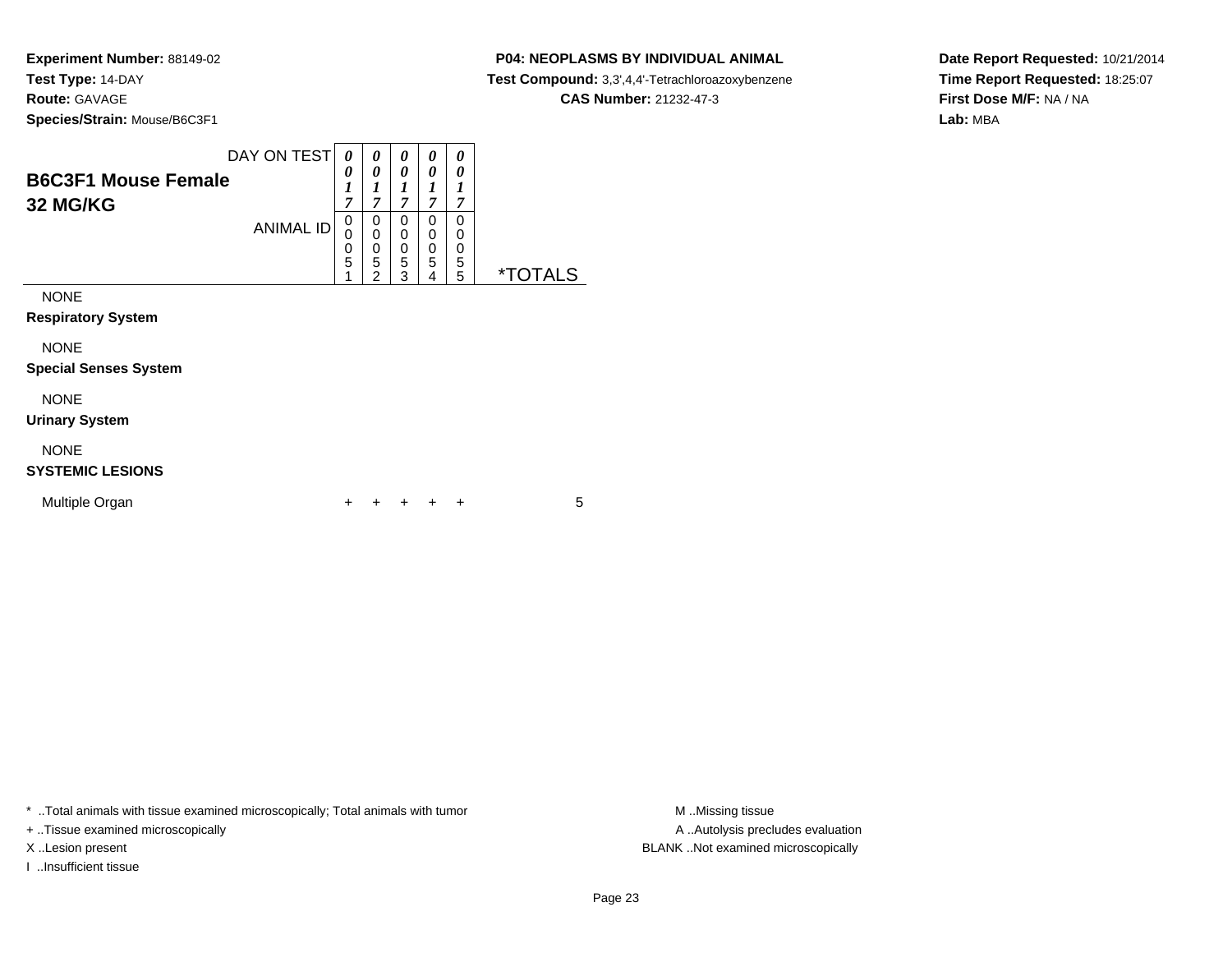**Species/Strain:** Mouse/B6C3F1

#### **P04: NEOPLASMS BY INDIVIDUAL ANIMAL**

**Test Compound:** 3,3',4,4'-Tetrachloroazoxybenzene

**CAS Number:** 21232-47-3

**Date Report Requested:** 10/21/2014**Time Report Requested:** 18:25:07**First Dose M/F:** NA / NA**Lab:** MBA

| <b>B6C3F1 Mouse Female</b><br><b>MG/KG</b><br>100                                                  | DAY ON TEST      | 0<br>0<br>1<br>7                       | 0<br>0<br>1<br>7                                       | 0<br>0<br>1<br>7                           | 0<br>0<br>1<br>$\overline{7}$    | 0<br>0<br>1<br>$\overline{7}$              |                       |
|----------------------------------------------------------------------------------------------------|------------------|----------------------------------------|--------------------------------------------------------|--------------------------------------------|----------------------------------|--------------------------------------------|-----------------------|
|                                                                                                    | <b>ANIMAL ID</b> | $\boldsymbol{0}$<br>0<br>0<br>5<br>6   | $\mathbf 0$<br>0<br>$\mathbf 0$<br>5<br>$\overline{7}$ | 0<br>0<br>$\mathbf 0$<br>5<br>8            | 0<br>0<br>0<br>5<br>9            | 0<br>0<br>$\mathbf 0$<br>6<br>$\mathbf{0}$ | <i><b>*TOTALS</b></i> |
| <b>Alimentary System</b>                                                                           |                  |                                        |                                                        |                                            |                                  |                                            |                       |
| Gallbladder<br>Liver<br>Stomach, Forestomach<br>Stomach, Glandular<br><b>Cardiovascular System</b> |                  | $\ddot{}$<br>$\pm$<br>$+$<br>$\ddot{}$ | +<br>$\pm$<br>$+$<br>$\ddot{}$                         | $\ddot{}$<br>$\ddot{}$<br>$+$<br>$\ddot{}$ | +<br>+<br>$\ddot{}$<br>$\ddot{}$ | +<br>+<br>$\ddot{}$<br>+                   | 5<br>5<br>5<br>5      |
| <b>NONE</b><br><b>Endocrine System</b>                                                             |                  |                                        |                                                        |                                            |                                  |                                            |                       |
| <b>NONE</b><br><b>General Body System</b>                                                          |                  |                                        |                                                        |                                            |                                  |                                            |                       |
| <b>NONE</b><br><b>Genital System</b>                                                               |                  |                                        |                                                        |                                            |                                  |                                            |                       |
| <b>NONE</b><br><b>Hematopoietic System</b>                                                         |                  |                                        |                                                        |                                            |                                  |                                            |                       |
| Lymph Node, Mesenteric                                                                             |                  | +                                      | +                                                      | $\ddot{}$                                  | +                                | +                                          | 5                     |
| Spleen<br>Thymus<br><b>Integumentary System</b>                                                    |                  | $+$<br>$\ddot{}$                       | $\pm$<br>$\pm$                                         | $+$<br>$\ddot{}$                           | +<br>+                           | +<br>+                                     | 5<br>5                |
| <b>NONE</b>                                                                                        |                  |                                        |                                                        |                                            |                                  |                                            |                       |

\* ..Total animals with tissue examined microscopically; Total animals with tumor **M** . Missing tissue M ..Missing tissue

+ ..Tissue examined microscopically

I ..Insufficient tissue